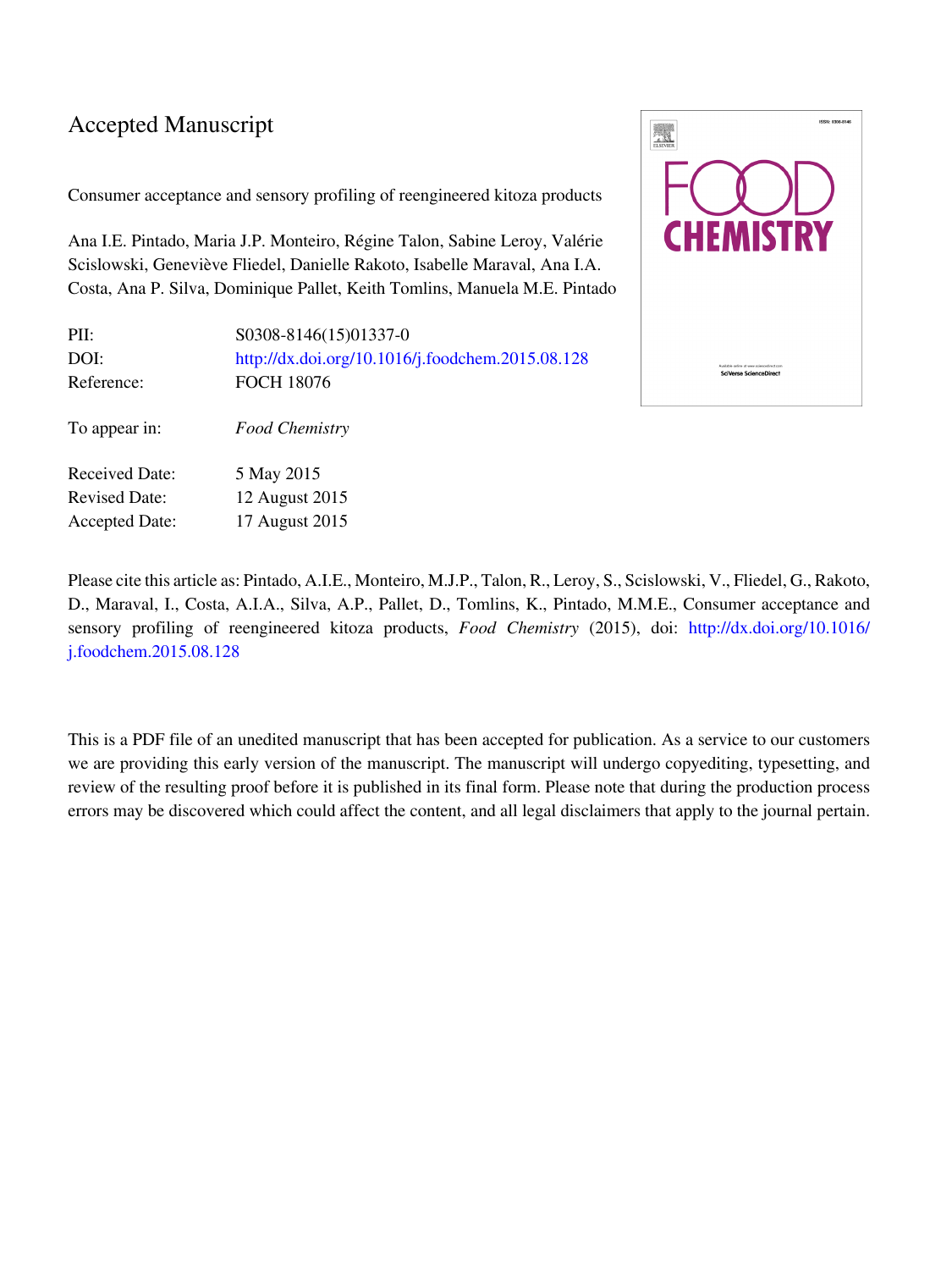| 1                | <b>AND</b><br><b>CONSUMER</b><br><b>ACCEPTANCE</b><br><b>SENSORY</b><br><b>PROFILING</b><br>OF                                                             |
|------------------|------------------------------------------------------------------------------------------------------------------------------------------------------------|
| 2<br>3           | REENGINEERED KITOZA PRODUCTS                                                                                                                               |
| 4                |                                                                                                                                                            |
| 5<br>6           |                                                                                                                                                            |
| $\tau$           | Ana I. E. Pintado <sup>a</sup> , Maria J P. Monteiro <sup>a</sup> , Régine Talon <sup>b</sup> , Sabine Leroy <sup>b</sup> , Valérie                        |
| 8                | Scislowski <sup>c</sup> , Geneviève Fliedel <sup>d</sup> , Danielle Rakoto <sup>e</sup> , Isabelle Maraval <sup>d</sup> , Ana I. A. Costa <sup>a,f</sup> , |
| $\boldsymbol{9}$ | Ana P. Silva <sup>a</sup> , Dominique Pallet <sup>d</sup> , Keith Tomlins <sup>g</sup> and Manuela M. E. Pintado <sup>a*</sup>                             |
| 10               |                                                                                                                                                            |
| 11               |                                                                                                                                                            |
| 12               | <sup>a</sup> CBQF – Centro de Biotecnologia e Química Fina – Laboratório Associado, Escola                                                                 |
| 13               | Superior de Biotecnologia, Universidade Católica Portuguesa/Porto, Rua Arquiteto                                                                           |
| 14               | Lobão Vital, Apartado 2511, 4202-Porto                                                                                                                     |
| 15               | <sup>b</sup> INRA, UR454 Microbiologie, 63122 Saint-Genès Champanelle, France                                                                              |
| 16               | <sup>c</sup> ADIV, Institut technique Agro-Industriel des filières viandes, 10 Rue Jacqueline                                                              |
| 17               | Auriol, 63039 Clermont-Ferrand, France                                                                                                                     |
| 18               | <sup>d</sup> CIRAD, UMR Qualisud, TA B 95-16, 73 Rue Jean-François Breton, 34398                                                                           |
| 19               | Montpellier Cedex 5, France                                                                                                                                |
| 20               | <sup>e</sup> UT - Antananarivo University, Madagascar                                                                                                      |
| 21               | <sup>f</sup> CUBE - Católica Lisbon School of Business and Economics, Palma de Cima, 1649-023                                                              |
| 22               | Lisboa, Portugal.                                                                                                                                          |
| 23               | <sup>g</sup> Natural Resources Institute, University of Greenwich, Central Avenue, Chatham                                                                 |
| 24               | Maritime, Kent, ME7 3RU, United Kingdom                                                                                                                    |
| 25               |                                                                                                                                                            |
| 26               | Running title-                                                                                                                                             |
| 27<br>$28\,$     | *To whom correspondence should be addressed                                                                                                                |
| 29               | Tel: +351 22 55 80094                                                                                                                                      |
| 30               | Fax: +351 22 50 90351                                                                                                                                      |
| 31               | E-mail address: mpintado@porto.ucp.pt                                                                                                                      |
| 32               |                                                                                                                                                            |
| 33               |                                                                                                                                                            |
| 34<br>35         | This manuscript has been submitted for publication in Food Chemistry<br>It is not to be reproduced or cited without the written permission of the authors  |
| 36               |                                                                                                                                                            |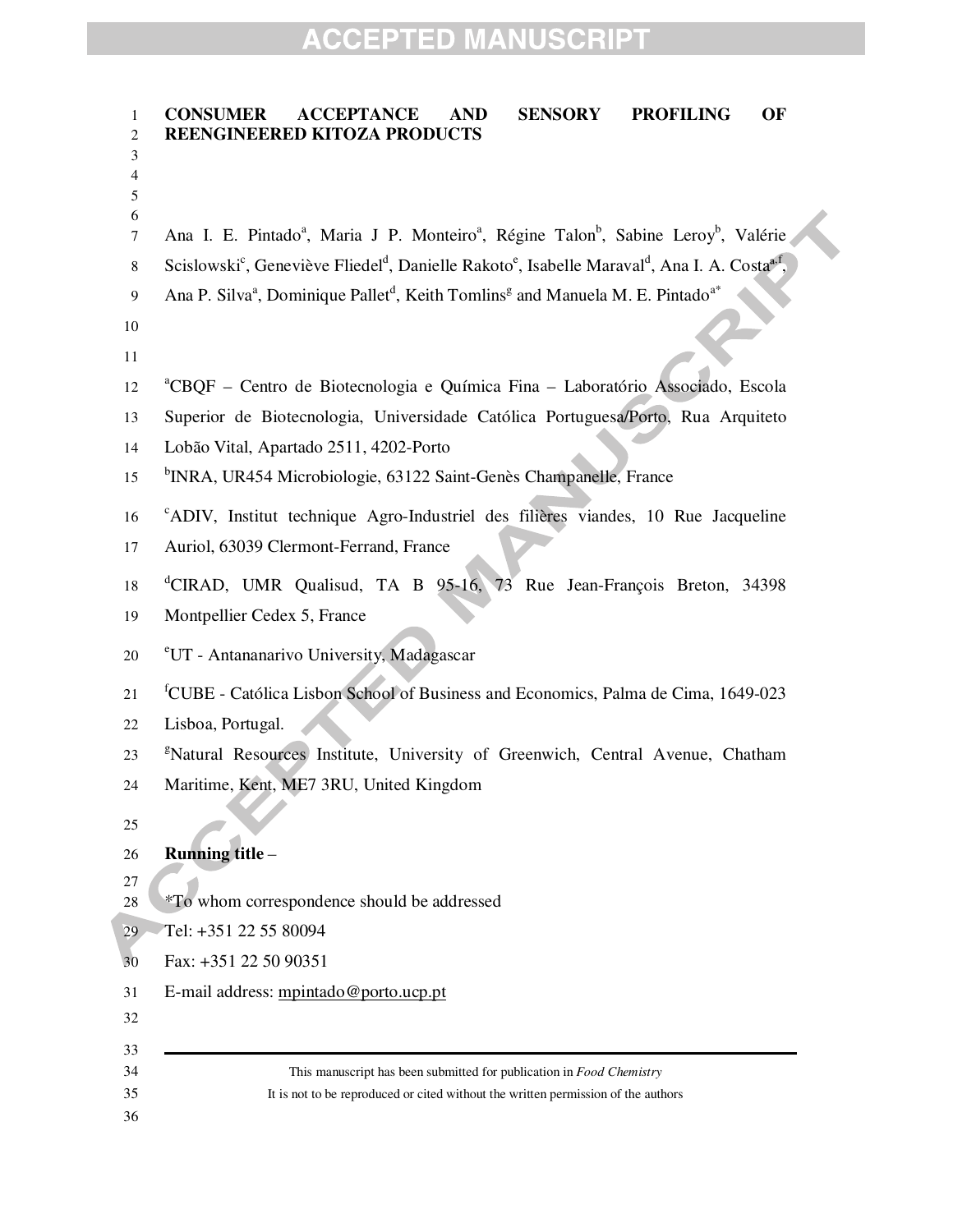#### **Abstract**

Kitoza refers to a traditional way of preparing beef and pork in Madagascar. However, in order to improve some drawbacks previous identified, the product was submitted to a reengineering process. The acceptance and sensory profiling of improved Kitoza products among Portuguese consumers was investigated. A local smoked loin sausage was selected as basis for comparison. Firstly, a Focus Group study was performed to identify sensory descriptors for Kitoza products and explore product perception. Subsequently, a Flash Profile and a consumer sensory acceptance study were conducted. Flash Profile's results showed that beef- and pork-based Kitoza products investigated differed considerably in all sensory dimensions. The Portuguese sausage was characterized as having a more intense and lasting after taste, as well as displaying a higher degree of (meat) doneness. The acceptance study yielded higher overall liking ratings for pork- than for beef-based Kitoza, although the Portuguese sausage remained 51 the most appreciated product.

**Keywords:** Kitoza, smoked/dried meat, beef, pork, Madagascar, sensory profile, consumer test.

- 
- 

- 
- 
- 
-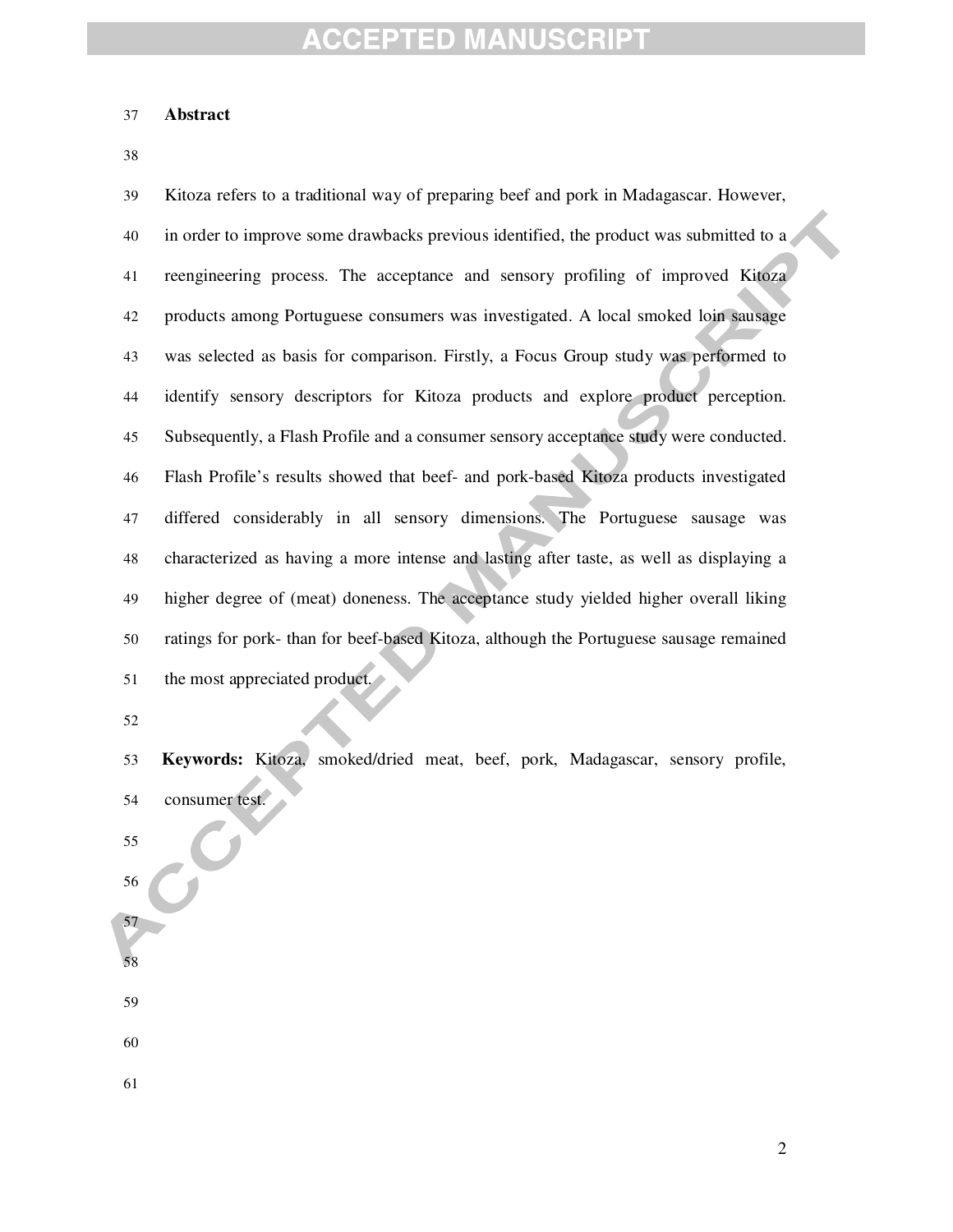#### **1. Introduction**

Kitoza is a traditional product of Madagascar made from lean beef or pork meat. It was consumed for a long time ago by royalty and the wealthy has been popularized in this country over time. It is nowadays highly appreciated by Malagasy people of different social classes and also by foreigners, being mainly eaten with rice in soups at either breakfast or dinner times.

Kitoza is mainly prepared from meat from the hump of Malagasy zebus or Zebus, although pork meat can be also used. It is locally sold in many different forms: raw in butcheries, cooked in street eateries, dried and smoked in supermarkets.

Kitoza is traditionally prepared by trimming and slicing the meat into approximately 2– 4 cm thick and 20 to 50 cm long strips, which are then uniformly salted. Depending on the preference, spices such as garlic, pepper and ginger may also be added to enhance the taste and tenderize the meat. The strips are then threaded onto a cord and hung over fire (a fireplace or barbecue), in order to smoke for at least 24 h. In butcheries, Kitoza is hung on a cord and then air dried at room temperature.

Meat preservation processes are based on slowing down or inhibiting different microbiological, enzymatic and chemical alteration processes (Sciences et Societé, UNESCO, 1986; Touzi & Merzaia-Blama, 2008). Most meat-based products are obtained through a combination of meat preservation processes such as drying, salting, smoking, frying or fermentation which are inexpensive process and widely used in these countries (Kalilou, 1997, Yacouba, 2010).

Applying meat preservation conditions in these countries is a very difficult task, due to a lack of adequate cold storage infrastructure, and especially, owing to climate and environmental conditions that precipitate the rapid degradation of this product. In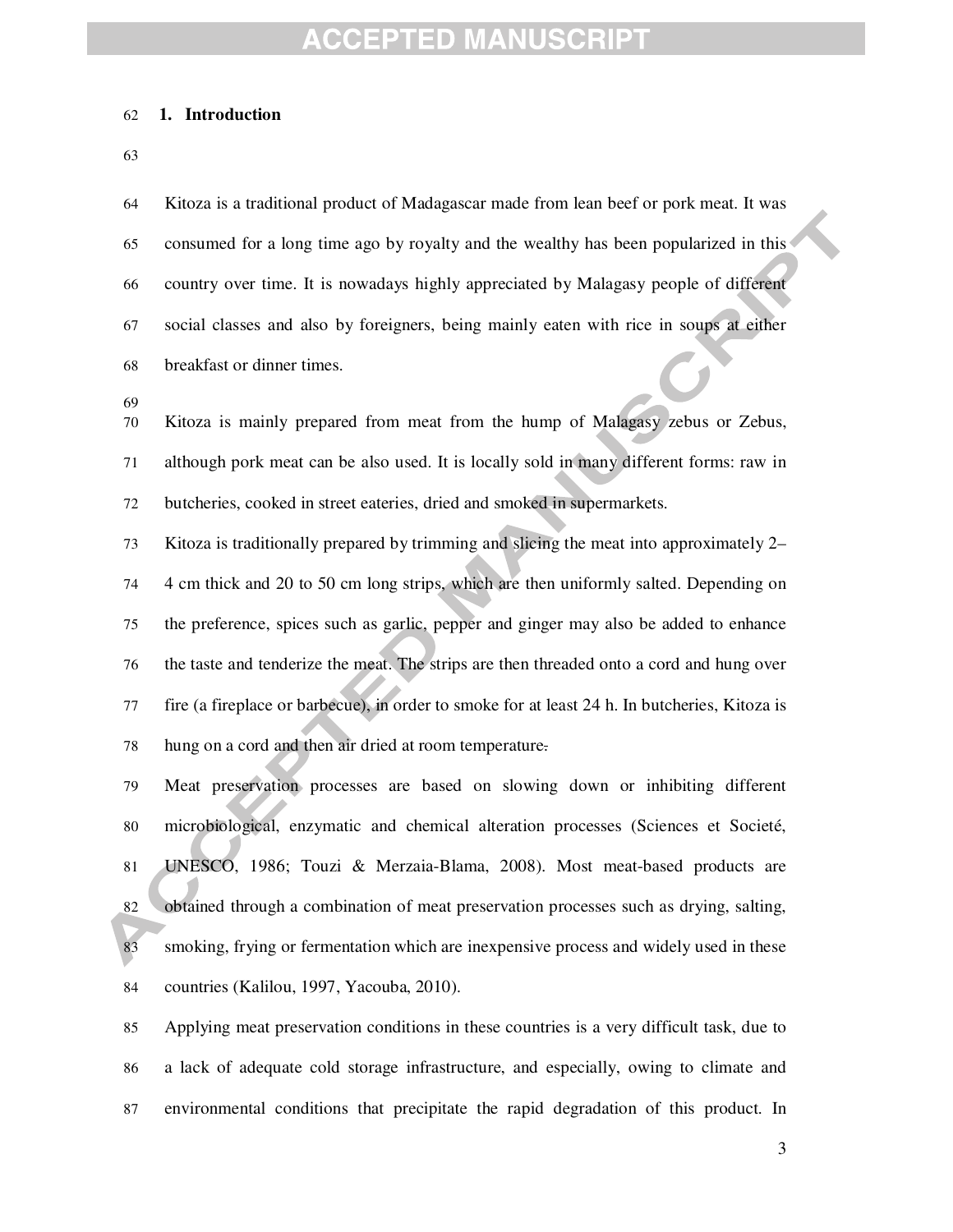Madagascar, due to the highly perishable nature of meat, this type of foodstuff is often dried and/or smoked because the preservation process is easy and economically viable. There are two main advantages related to processing meat through drying: 91 1) To reduce the water activity in the processed product, thereby inhibiting the development of microorganisms and the rate of enzymatic reactions; 2) To reduce the weight and volume of the final product, thus facilitating its preservation during transport and storage (Yacouba, 2010). Although being widely consumed in several African countries, traditional Kitoza production does not meet EU food safety requirements and cannot be exported to Europe. However, Kitoza has a high organoleptic potential and its production could be improved to meet international standards. In the framework of an FP7 project – AFTER "African Food Tradition rEvisited by Research", a reengineering process based on the reorganization of traditional one was conducted to develop Kitoza products adapted to the European market with regard to their safety as well as consumer acceptability. To this end, two studies were done. A consumer study was held to investigate acceptance and drivers of preference and choice among Portuguese consumers in the EU, in which overall liking, intensity of sensory attributes in relation to participants' ideal level, price and placement were evaluated (Gaze et al., 2015). A complementary study on sensory characterization of the products by means of a sensory descriptive study performed with experienced panellists using the Flash Profile method (FP). FP is part of the faster and more flexible novel methodologies for sensory characterization that have been developed in the last years, to overcame some of the constraints of time and resources of conventional descriptive analyses (Cruz et al., 2013; Kim, Jombart, Valentin, & Kim, 2013; Valentin, Chollet, Lelièvre, & Abdi, 2012; Varela & Ares, 2012). Not requiring specific training of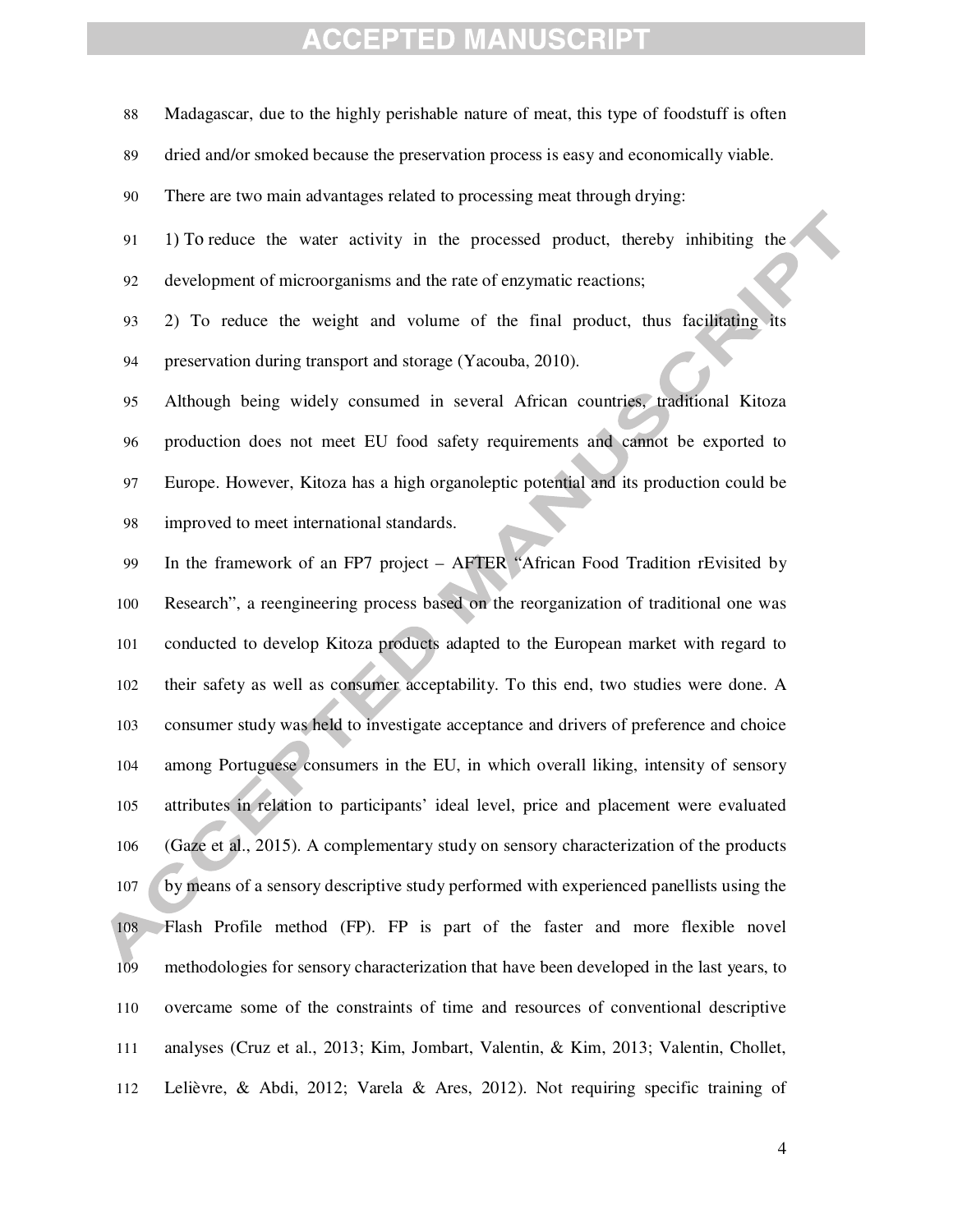panellists, FP was suggested by Dairou and Sieffermann (2002), for sensory description of food products according to their most salient sensory attributes. Since then it has been applied to describe many different foods including fruit products and beverages, having been proved to be as satisfactory as conventional profiling in many applications, using either trained or semi-trained panellist or consumer panels (Delarue, 2014; Delarue & Sieffermann, 2004; Moussaoui & Varela, 2010; Valentin, Chollet, Lelièvre, & Abdi, 2012; Varela & Ares, 2012). In view of this, the main objective of this study was to investigate the acceptance and sensory profiling of improved Kitoza products<br>
121 among Portuguese consumers.<br>
122<br>
123 2. Materials and methods<br>
124<br>
125 2.1. Sample: among Portuguese consumers. **2. Materials and methods 2.1. Samples**  The Kitoza samples (beef and pork) for sensory and consumer tests were prepared using French meat (due to restrictions to export meat from Madagascar). These samples were obtained through a reengineering process of the Kitoza products by Institut technique Agro-Industriel des filières viandes (ADIV) platform (CE approved) in France under support of traditional knowledge of Madagascar; according to an improved protocol developed in the framework of an international collaborative FP7 project funded by European Union "African Food Tradition rEvisited by Research" (AFTER). The optimization approach resulted in the final protocol (Figure 1). At the food processing facilities in CIRAD, Montpellier, France, the meat was cut in strips (2 cm x 137 30 cm). Then pork meat was seasoned with NaCl  $(18 \text{ g/kg})$ , NaNO<sub>2</sub>  $(0.11 \text{ g/kg})$ , KNO<sub>3</sub> (0.15 g/kg), garlic (4 g/kg), four spices mix (pepper, cloves, nutmeg, cinnamon, 2 g/kg)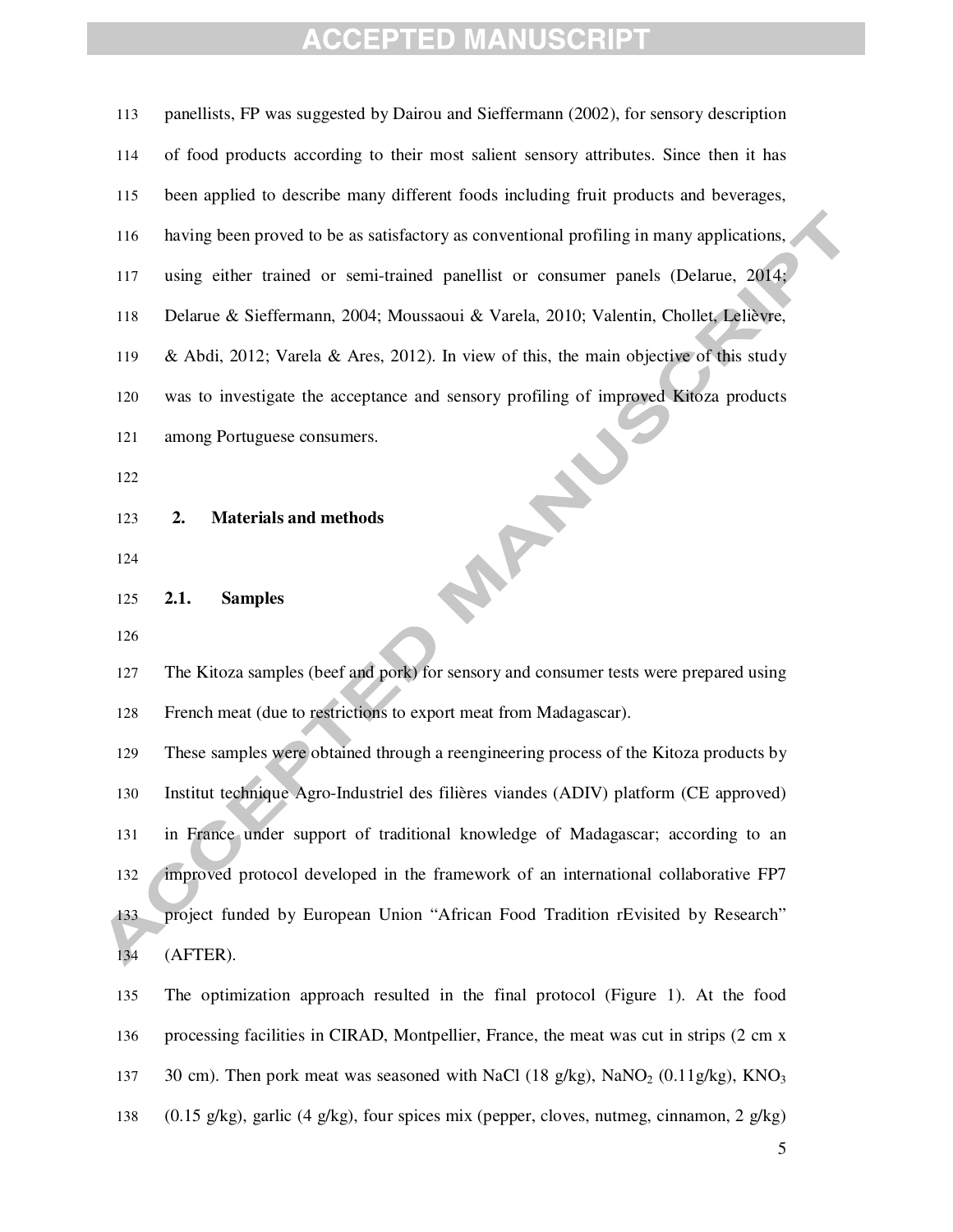and inoculated with the bioprotective cultures (B-LC-77, CHR HANSEN) composed of a mixture of *Pediococcus acidilactici* and *Staphylococcus carnosus*. It is specially developed for application in meat products to secure the formation of curing flavour and stable colour and to inhibit *Listeria monocytogenes.* Our preliminary data showed the interest of the application of these bioprotective cultures on these kinds of products 144 (data not shown). The product was then smoked and dried at 60  $\degree$ C, 0% of hygrometry during 95 min. Beef meat was seasoned with NaCl (18 g/kg), ginger powder (5 g/kg), sunflower oil (41g/kg) and inoculated with the bioprotective cultures (B-LC-77). The 147 product was then smoked and dried at 60  $\degree$ C, 0% of hygrometry during 65 min.

The Kitoza meat samples were vacuum packaged and shipped to Portugal under refrigerated (4°C) conditions for the Portuguese sensory and consumer's tests. In parallel microbial analyses were carried out.

Since Kitoza is an unknown product for Portuguese consumers, a local smoked loin sausage was selected as basis for comparison. This sausage loin smoked sausage is a commercial product sold by Primor (Portugal). The product is made from pork and is 154 marketed in vacuum packages (350 g) in refrigerated conditions (0 °C-5 °C) and a shelf life of 90 days.

The Kitoza meat samples processed and smoked loin sausage are represented in Figure 2: (1) Kitoza beef (KB), (2) Kitoza pork (KP) and (3) Traditional Portuguese smoked **loin sausage (PS).** The three different samples were used for Portuguese sensory and consumer's tests. Samples were served to the panellists at room temperature in the form of thin slices of approximately 0.5 to 1 cm thickness, without further preparation. Good hygiene practice was followed.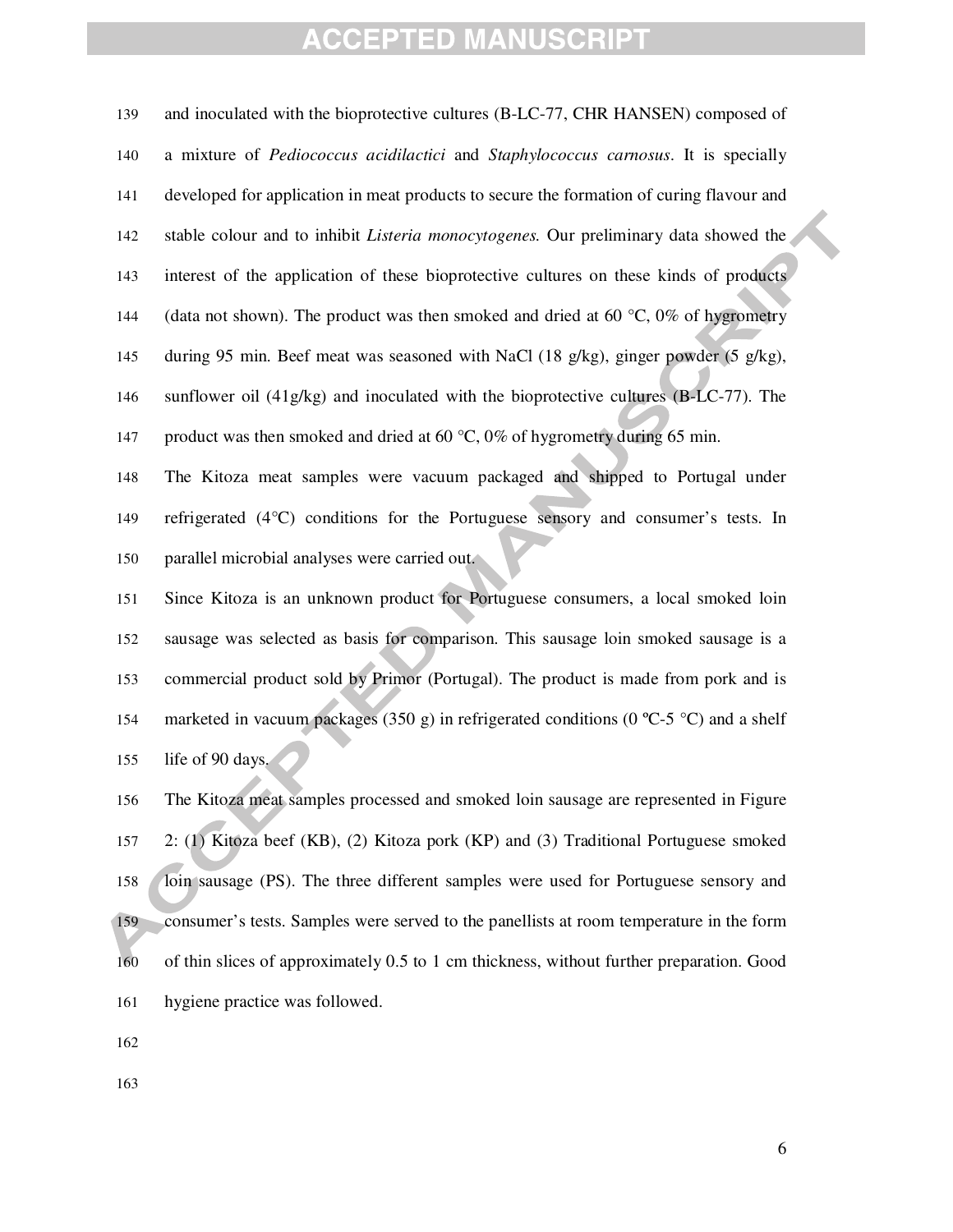#### **2.2.Microbial analyses**

Kitoza manufactured samples (beef and pork) were evaluated in terms of food safety and hygiene of the process. Microbiological samples were taken and analysed on selective media according to the Standard methods of microbiological food analysis and the ISO (International Organization for Standardization) Standard (Table 1). The total counts were numerated on Plate Count Agar at 30°C for 72 h; yeasts and moulds on Yeast Glucose Chloramphenicol Agar at 25°C for 48 h; coagulase negative staphylococci on Manitol Salt Agar at 30°C for 48 h; and lactic acid bacteria on Man, Rogosa and Sharpe Agar at 30°C for 48-72 h under anaerobic conditions. The *Enterobacteriaceae* were numerated on Violet Red Bile Glucose Agar at 37°C for 24 h; *Staphylococcus aureus* and coagulase positive staphylococci on Baird-Parker Agar 37°C for 24-48 h. *Listeria monocytogenes* and *Salmonella* were detected after enrichment step according the ISO standard (Table 1).

**2.3. Ethical assessment and consent** 

These studies have been assessed and approved by the Natural Resources Institute (NRI) (Kent, United Kingdom) Ethics Committee. Informed consent was signed by 183 sensory panellists and consumers who participated in this study.

Participants were informed prior to the study that their participation was entirely voluntary, that they could stop the interview at any point/time and that their responses would remain anonymous.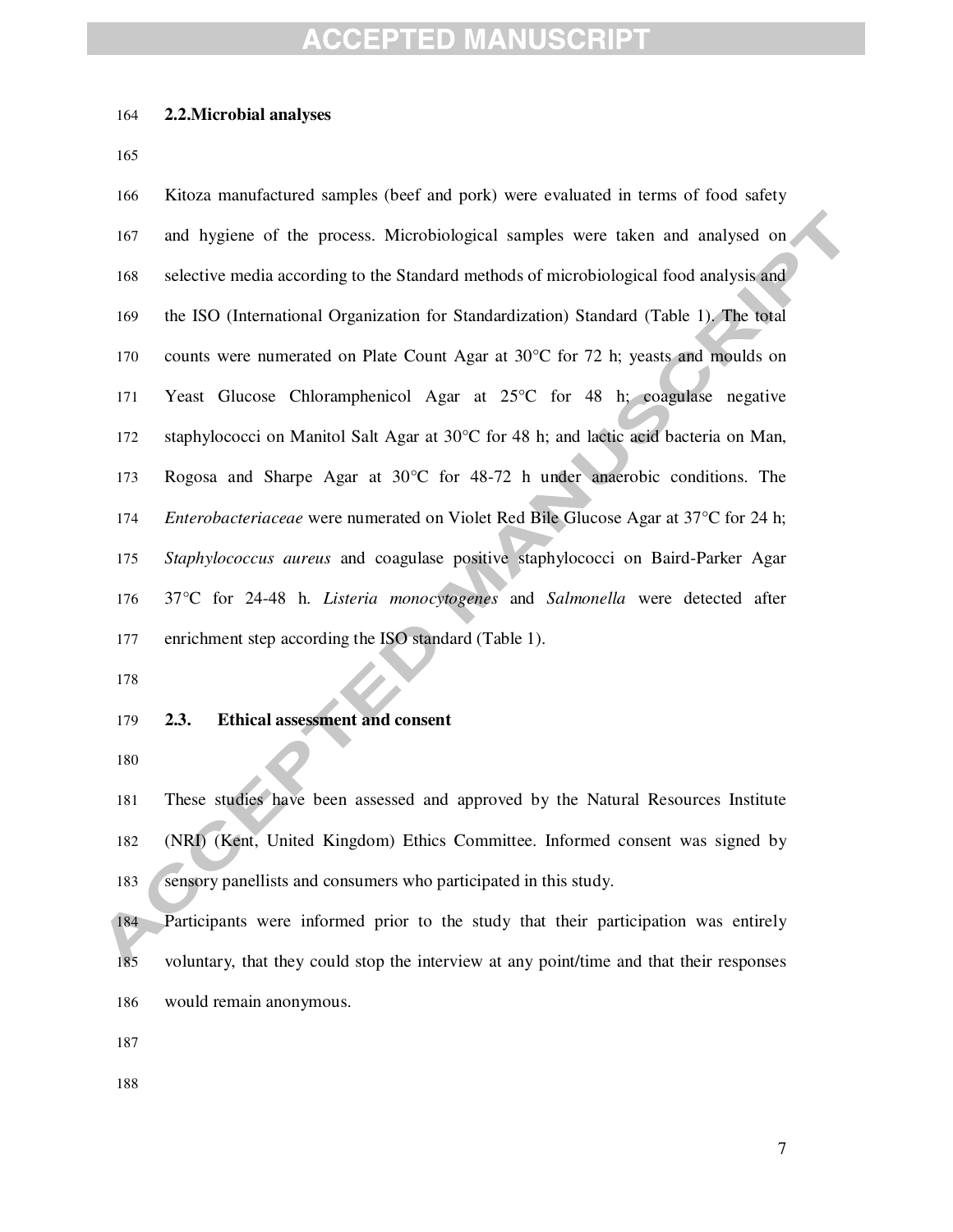#### **2.4. Flash Profile**

The sensory profiling study was conducted at the Escola Superior de Biotecnologia – UCP, Porto in Portugal. To this end, samples of the three products were rated by 18 sensory panellists using Flash Profile (FP) (Dairou and Sieffermann, 2002). This is an alternative sensory analysis technique, adapted from free-choice profiling, which is employed to understand the sensory positioning of products (Garruti, Facundo, Lima & Aquino, 2012). This technique combines vocabulary generation through free choice profiling by individual panellists with attribute intensity ranking. FP is usually done in two sessions or steps. In the first session/step panellists are asked to evaluate samples comparatively in order to generate descriptors they consider appropriate to discriminate between the samples. In the second, panellists rank all samples for each selected attribute (Varela & Ares, 2012).

The panellists were recruited and selected in compliance with ISO Standard 8586:2012 (ISO, 2012a) and completed a 3-month training period on sensory evaluation. Training focused on language development, improvement of discriminating ability, memorization and rating intensities of selected attributes. Panel performance was evaluated at the end in compliance with ISO 11132:2012 (ISO, 2012b).

Sessions were conducted in a sensory laboratory with controlled air temperature and lightning. The facilities complied with the requirements of ISO 8589 (ISO, 2007) and comprised a training room, dedicated kitchen and sensory booths with computerized data collection.

In the beginning of the first session, the panellists were briefed about the FP procedure and asked to evaluate the three samples in order to generate sensory descriptors to differentiate among them. The records for attributes definition are represented in Table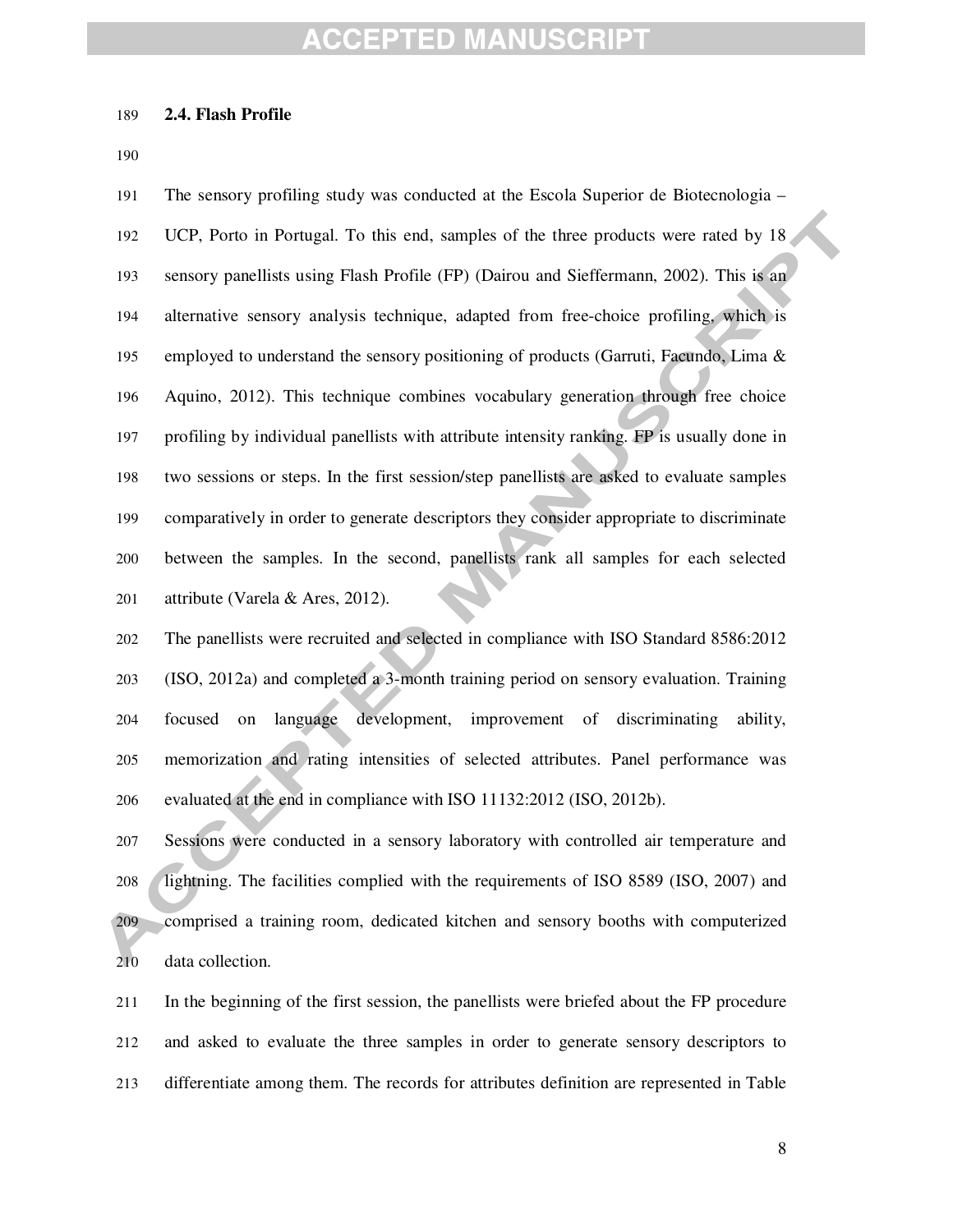2. At the end of the session, descriptors were compiled along with the correspondent anchors, synonyms discarded. The pooled attribute list of 23 descriptors is presented in Table 3. In the second session, panellists were instructed to choose whichever descriptors they would consider more adequate (from the pooled list or others) and to rank the intensities in all samples using a continuous graphical scale (0 to 10). These were allowed and panellists could re-taste the samples as much as they liked (Lawless & Heymann, 2010). Samples in both sessions were presented coded with random three digit codes, water was provided for mouth rinsing.

 $\mathcal{S}$ 

#### **2.5. Focus groups**

In order to gain insights on consumer´s perception towards Kitoza meats, one small focus group discussion was performed in Porto (Portugal) with nine recruited volunteers (four men and five women) of different ages. The individuals were invited to taste the two Kitoza products, and to give their impressions about them, main product attributes, possible motivations to buy and to consume, the circumstances and locations for consumption.

The focus group was led by an experienced moderator. A focus group script was developed based on the proposed aims. The themes exploited in focus groups are presented in Table 4.

#### **2.6. Consumer acceptance**

The study was conducted at Escola Superior de Biotecnologia (ESB) – Universidade Católica Portuguesa (UCP). Participants were non-probabilistically recruited (Porto, n=94) according to their willingness and availability to participate in the study. Their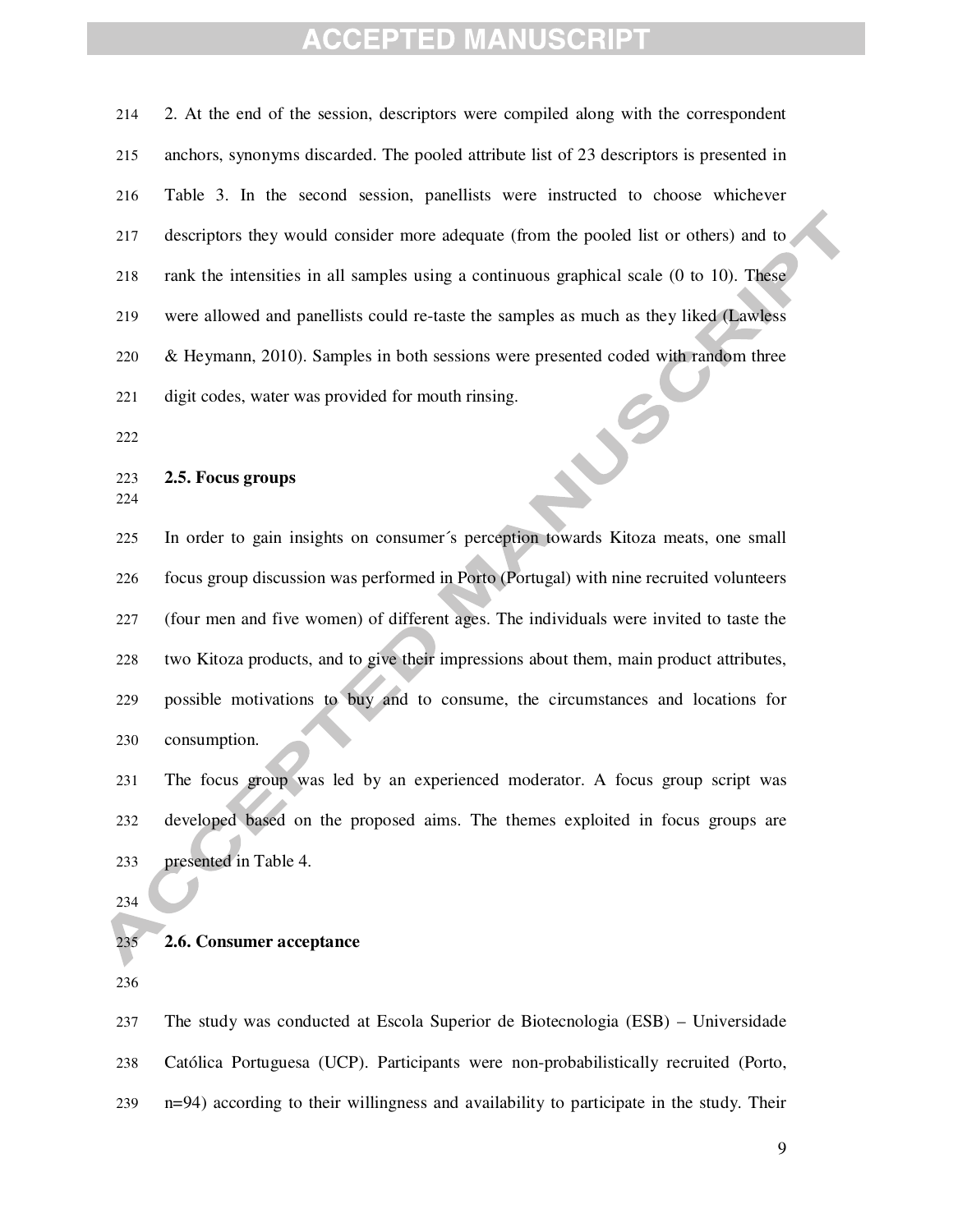ages ranged between 18 and 55 years old (average 29), 99% were European residents. 22% of participants consumed different types of charcuterie on a daily basis, 65% of participants consumed these products at least once a week and 9% at least once a month, 4% of participants only consumed these products occasionally. Questionnaires were administered using Qualtrics (Qualtrics, LLC), an online survey software. Sample acceptability was assessed by overall liking, aspect, texture, flavour 246 ratings provided on a 9-point verbal hedonic scale.  $(1 = "dislike extremely, 5="neq" neither")$ 247 like nor dislike",  $9 =$  "like extremely") (Jones, Peryam & Thurstone, 1955; Peryam & Girardot, 1952; Peryam & Pilgrim, 1957; Gaze et al., 2015). Hierarchical cluster analysis (Euclidean distances and Ward's agglomeration method) was subsequently performed to identify groups of participants with dissimilar patterns of sample liking. Sensory attributes – slice size*,* slice thickness, smoked flavour and condiment, relative to participants' ideal level were measured by attribute ratings provided on a 7-point just-about-right scale [1-3 *too weak* (TW), 4 *just-about-right* (JAR), 5-7 *too strong* (TS)]. The just-about-right (**JAR**) scale combines assessment of attribute intensity and hedonic evaluation, providing information on how consumers feel about a product and how much a sample deviates from an ideal point (just-about-right) (Gacula, Rutenbeck, Pollack, Ressurection, & Moskowitz, 2007; Morais, Morais, Cruz, & Bolini, 2014; Paixão, Rodrigues, Esmerino, Cruz , & Bolini, 2014; Esmerino, Cruz, Pereira, Rodrigues, Faria, & Bolini, 2013; Popper, 2014). To evaluate the potential impact of the geographic origin of Kitoza on consumer

demand, the survey contained a question asking participants how much they were willing to pay for the Kitoza products they had just sampled. Half of the participants were informed about the Malagasy origin of the recipe while the other half were not. The surveys containing the two versions of this question were randomly distributed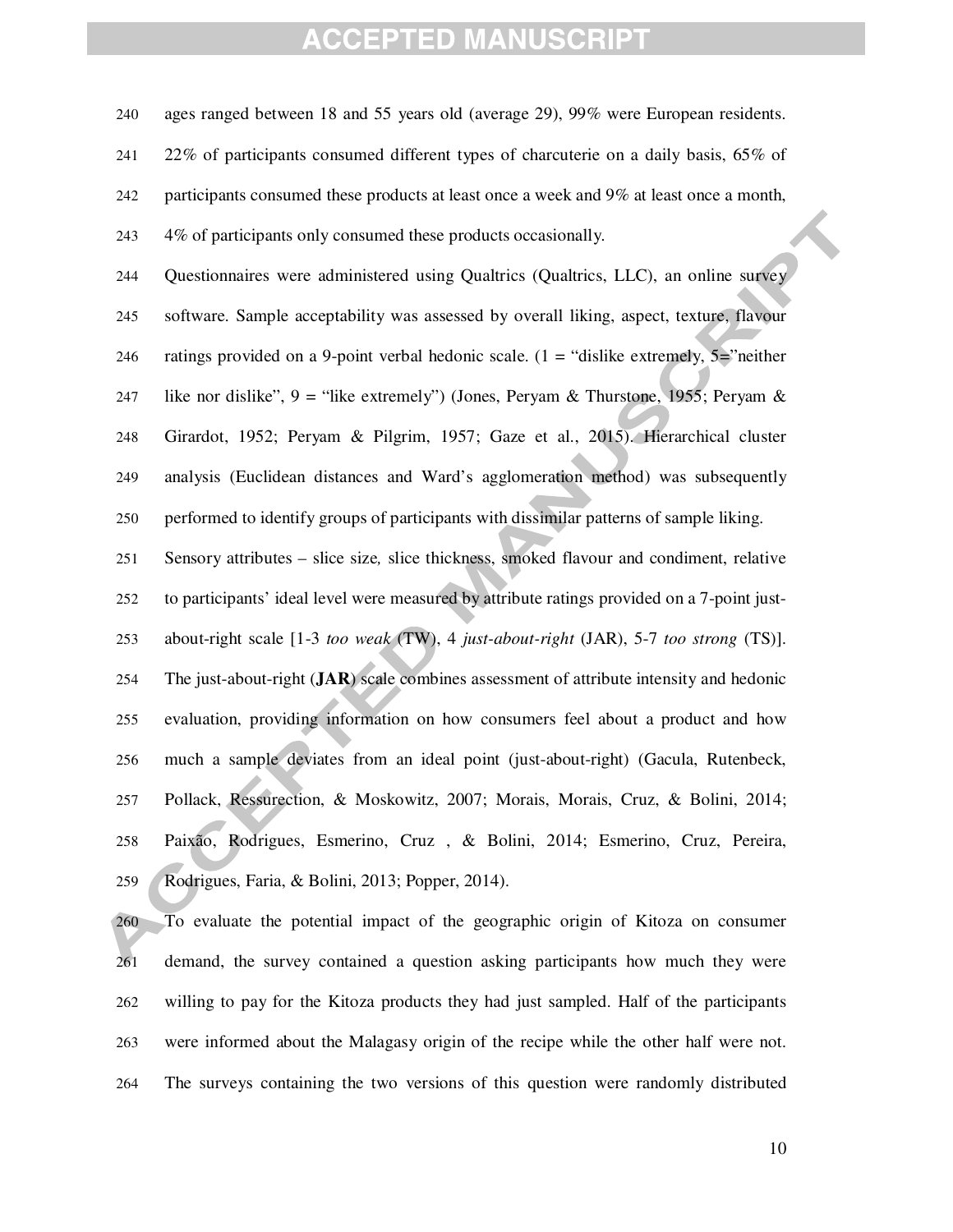- among participants. Finally, the survey also included questions about the appropriateness of eating/buying situations for the sampled Kitoza products.
- 

#### **2.7 Statistical analysis**

XLSTAT software (Addinsoft SARL, France) was used to carry out the statistical analyses. The significance of statistical tests was evaluated at p<0.05, unless otherwise mentioned.

The FP results were analysed using General Procrustes Analysis (GPA) a multivariate statistical technique. GPA reduces the scale usage effects by detecting and minimizing individual differences and delivers a consensus configuration and allows the comparison of the proximity between terms that are used by different assessors to describe the test samples (Næs, Brockhoff & Tomic, 2010; Hernández-Carrión, Varela, Hernando, Fiszman, & Quiles, 2014; Rodrigues & Teixeira, 2013; Santos et al., 2013) Analysis of Variance (ANOVA) was performed on within-clusters' overall liking ratings (aspect, texture and taste) for the three samples, considering participants and samples as sources of variation. Within-cluster mean sample ratings were calculated and significant differences between them tested post-hoc using Tukey's HSD (Honest Significant Difference) tests. Pair-wise Pearson correlations between samples' overall liking ratings were then computed to assess their degree of association.

Hierarchical cluster analysis (Euclidean distances and complete Ward's agglomeration method) was subsequently performed to identify groups of participants with dissimilar patterns of sample liking. The frequency of intensity ratings (TW/TL, JAR, TS/TL) for each of the four sensory attributes evaluated by participants was determined for each sample, and the corresponding proportions calculated.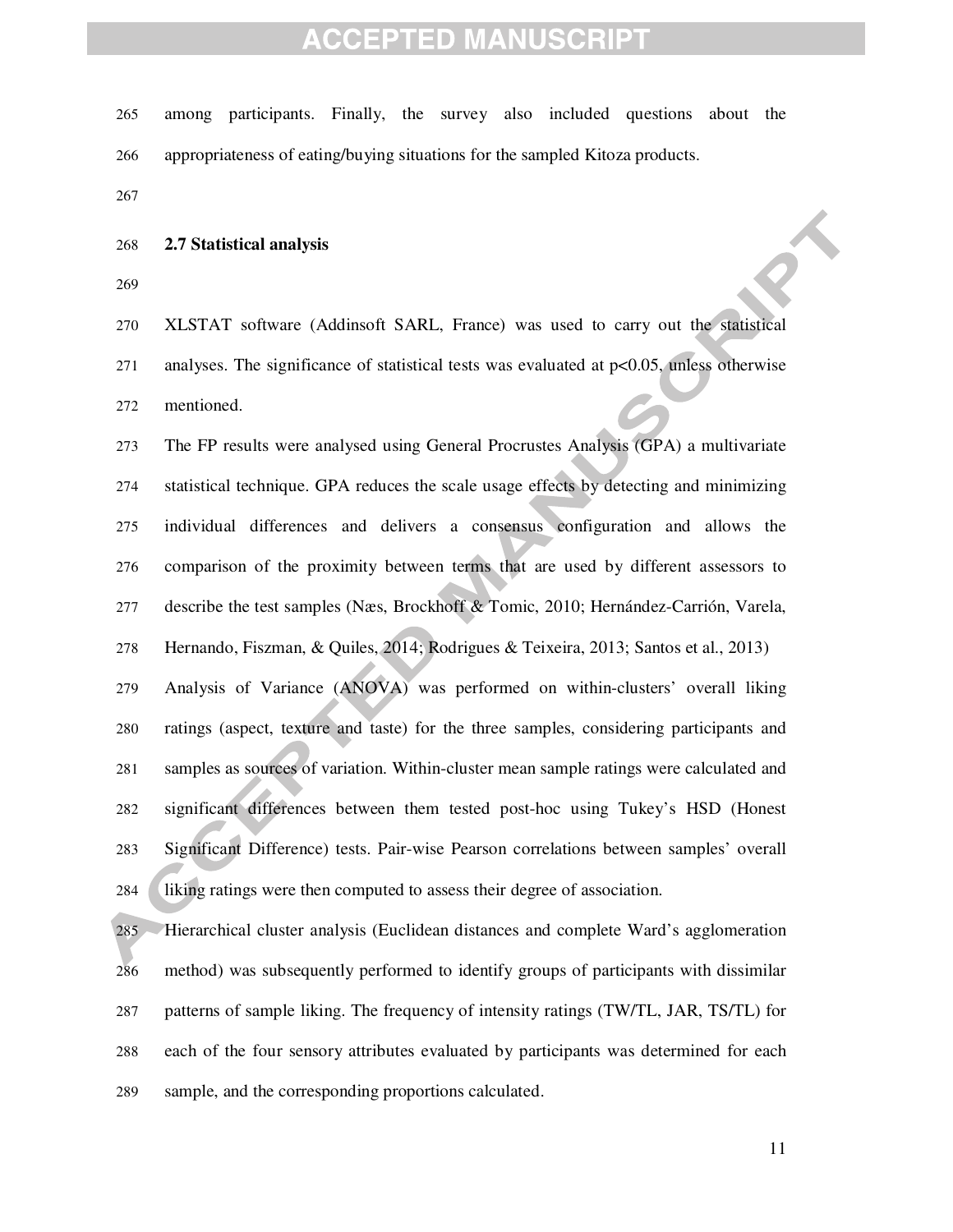#### **3. Results and discussion**

#### **3.1 Microbial evaluation**

First the results highlighted the absence of pathogenic bacteria such as *Salmonella* and *Listeria monocytogenes* and the count of *Staphylococcus aureus* was below to the detection level in the two Kitoza samples (Table 1). Yeasts and moulds and *Enterobacteriaceae* were enumerated at low level attesting of the hygienic quality of the meat products. The count of the lactic acid bacteria and coagulase negative 299 staphylococci were approximately 7 and 6 log CFU/g, respectively. As expected, these counts are in accordance with the inoculation level of the bioprotective cultures.

#### **3.2 Flash profile**

Flash profile was chosen as a satisfactory method to describe the sensory profile as an alternative to the use of the Quantitative Descriptive Analysis (QDA), since QDA involves several sessions to generate the descriptors and extensive training with the panel working with the references. Moreover, we had short time between the arrival of samples from France and their shelf life. However, we are aware that this method did not generate data with the same degree of reliability (Cadena, Cruz, Netto, Castro, Faria, & Bolini, 2013), but possess enough discrimination capacity for these samples. The results of GPA performed on the FP evaluation of the three samples are presented in Figure 3. The first two dimensions of the GPA analysis accounted for by 76.5% and 23.5% of the variance respectively.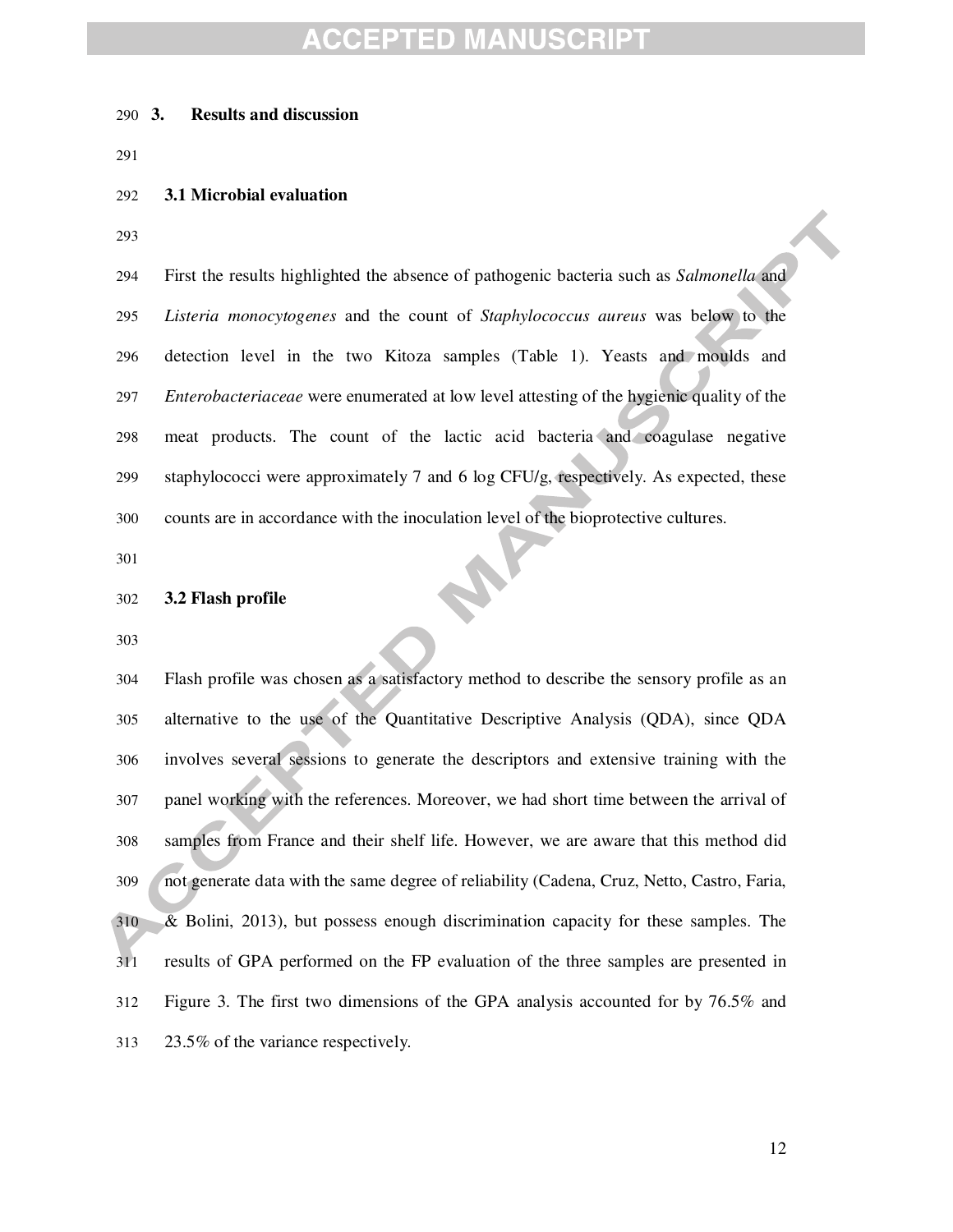| 314 | A good discrimination between the three products was observed. KB was described as        |
|-----|-------------------------------------------------------------------------------------------|
| 315 | having a darker colour tone (doneness) on the outside, but a rawer aspect inside, as well |
| 316 | as an intense meat flavour. KB contrasted with PS in terms of the attributes saltiness,   |
| 317 | moisture, cooking texture, spices, and succulence. These were all relatively stronger for |
| 318 | KB and weaker for PS, while aftertaste intensity and duration were stronger for PS than   |
| 319 | KB. KP main attributes were a more intense smoked odour and flavour, sweet and            |
| 320 | spiced odour, with a more fibrous and elastic texture, than the other two samples.        |
| 321 |                                                                                           |
| 322 | 3.3. Focus groups                                                                         |
| 323 |                                                                                           |
| 324 | The participants observed both Kitoza samples and made some considerations as respect     |
| 325 | that sensory attributes. The main reactions on Kitoza products by the Portuguese          |
| 326 | consumers who participated in focus groups were as follows:                               |
| 327 | KP was defined as aromatic, sweet taste and similar to a traditional Portuguese           |
| 328 | smoked loin sausage.                                                                      |
| 329 | KB was defined as smoked odor, undercooked meat, poor consistency, very                   |
| 330 | smooth and floury.                                                                        |
| 331 | Overall agreed that the samples had different textures. KP much drier and KB              |
| 332 | with more moisture content and undercooked meat aspect.                                   |
| 333 | The majority considered the products belonging to the category of smoked meat             |
| 334 | sausages food and dry meat. With respect to KP, they considered that it had               |
| 335 | similarities with traditional Portuguese products (like "salpicão", but without the       |
| 336 | tripe, or smoked loin sausage), the sweetest and much less salty than similar             |
| 337 | Portuguese products and with a spicy taste (curry, coconut, cinnamon).                    |
| 338 | Participants considered the KB to be quite different and could not identify in the        |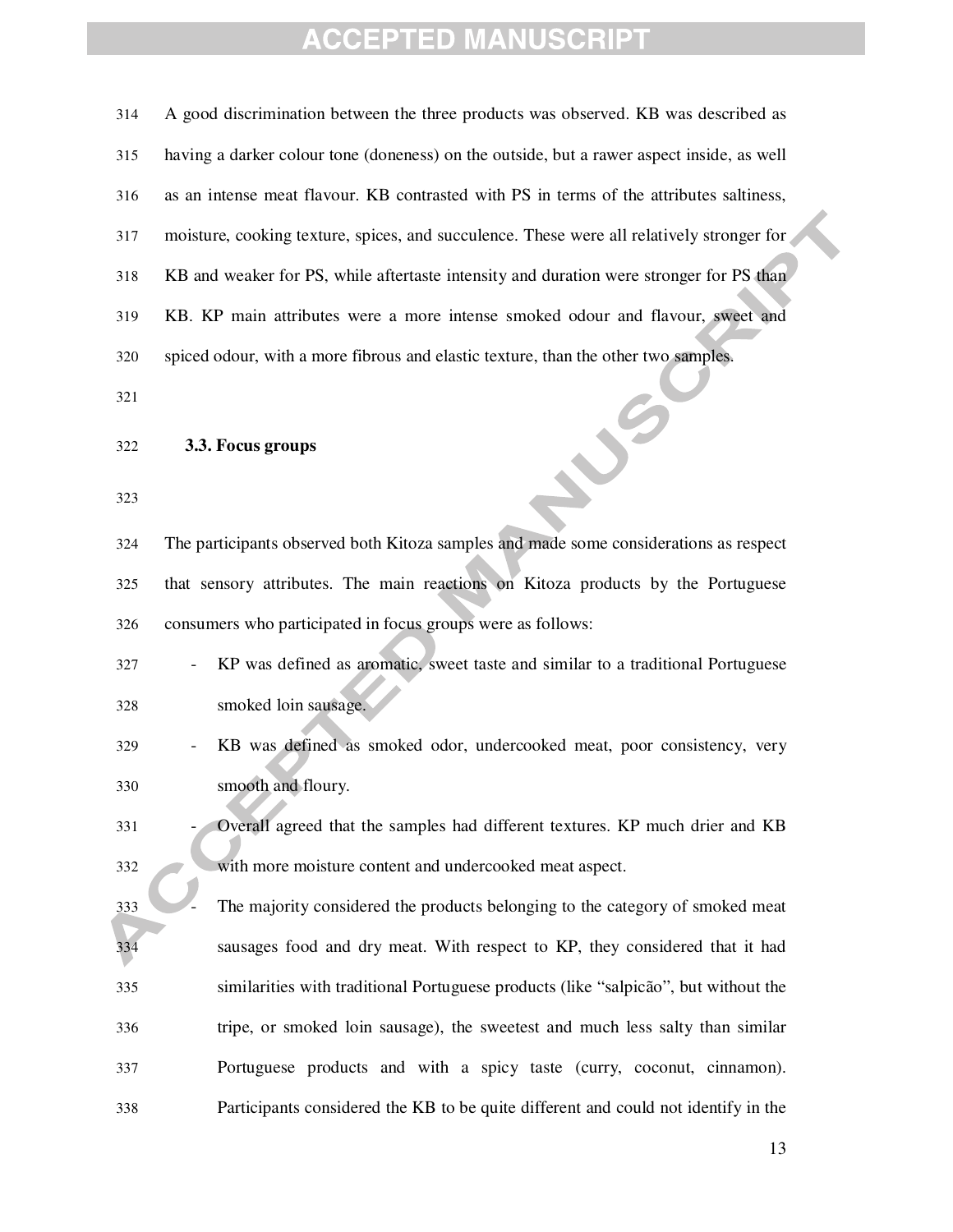national markets similar smoked products; however they indicated some similarities with roast beef.

- Concerning the occasion of consumption, they showed that they would consume only on special occasions, as for example before the dinner with delicacies or how as a snack in a party.
- They consume KP "just like" or probably used in duck rice or mixed with pasta. They probably consume KB only cooked (maybe grilled). For the purchase of these products, KP would be the product they buy most easily because it had a more appealing aspect, while the KB did not have a very attractive appearance. However, the way they are marketed could influence the purchase. The type of market that considered ideal for the sale of these products was the delicatessens, gourmet shops or supermarkets.
- They considered that would it would be useful to have knowledge about the origin of the products; they would buy this product more readily if in the label was written "product manufactured in Europe - according to the traditional recipe of Madagascar".
- Even though they have not considered very attractive products, in short they considered that KP was similar to some traditional Portuguese products, and it was more familiar, tastier and more artificial. They rated "just like" this product. KB was considered different from traditional Portuguese products since the Portuguese's people do not customarily consume meat products produced from beef meat. They highlighted the unattractive aspect, but nevertheless this product ended up generating more curiosity. They described the product with floury and friable texture and they would consume this type of product cooked.
-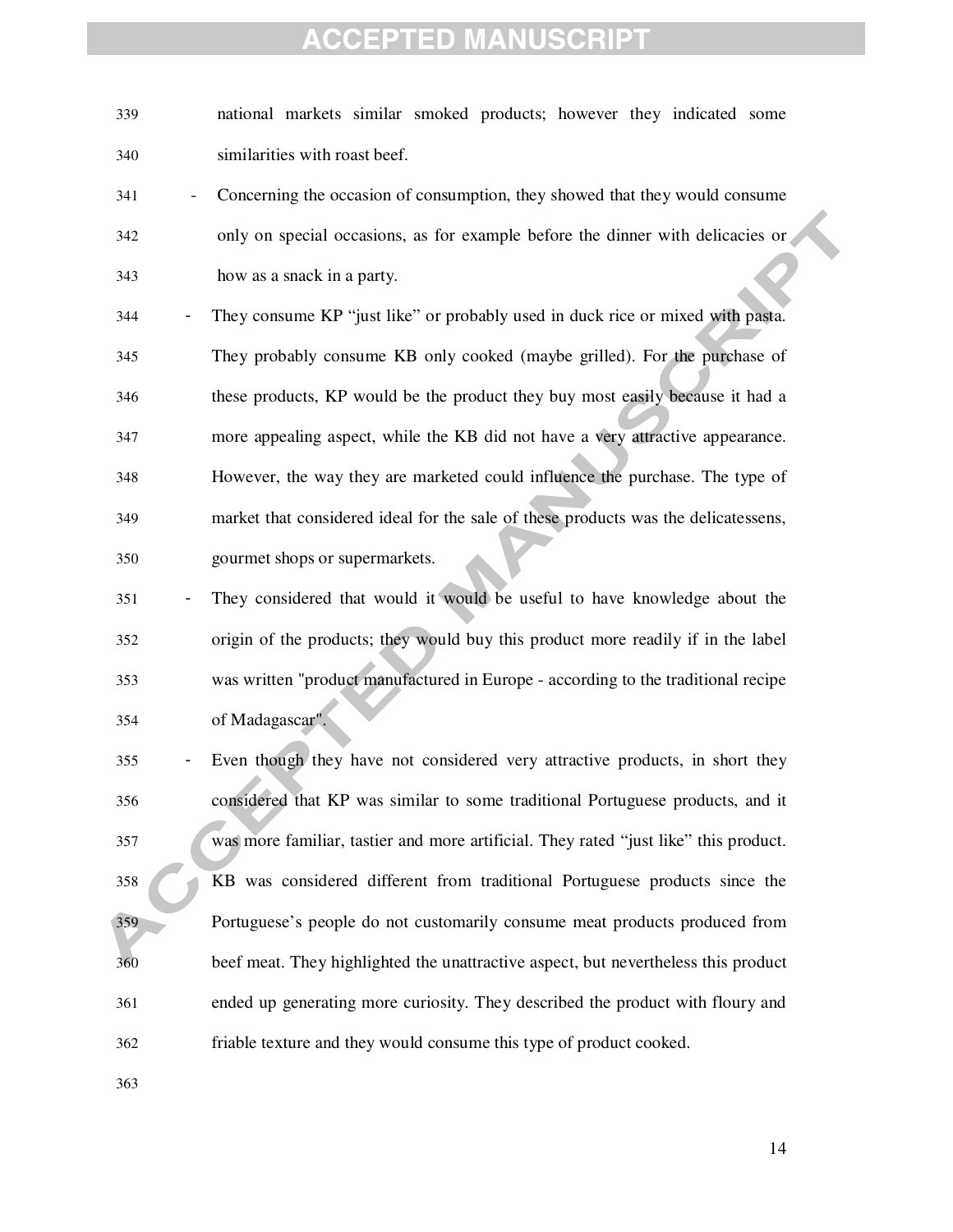| 364        | 3.4. Consumer study                                                                                                                                              |
|------------|------------------------------------------------------------------------------------------------------------------------------------------------------------------|
| 365        |                                                                                                                                                                  |
| 366        | <b>Overall liking scores</b><br>3.4.1                                                                                                                            |
| 367        |                                                                                                                                                                  |
| 368        | The overall acceptability of all samples significantly differed between the three samples                                                                        |
| 369        | at a significant level of $p \le 0.01$ (one-way ANOVA) (Table 5).                                                                                                |
| 370        | On average, all samples were positively appreciated since the mean scores of overall                                                                             |
| 371        | liking were above 5.5. PS was the most preferred product $(7.223\pm0.135)$ followed by                                                                           |
| 372        | KP $(6.319 \pm 0.166)$ and KB $(5.606 \pm 0.229)$ , which obtained the lowest mean rating.                                                                       |
| 373        |                                                                                                                                                                  |
| 374        | Hierarchical cluster analysis<br>3.4.2                                                                                                                           |
| 375        |                                                                                                                                                                  |
| 376        | The hierarchical cluster analysis (Ward method) identified three groups of consumers                                                                             |
| 377        | with different overall liking patterns as depicted in Figures 4: Cluster 1 (C1) - Kitoza                                                                         |
| 378        | beef dislikers (41%), Cluster 2 (C2) - Overall likers (43%) and (Cluster 3) C3 - Kitoza                                                                          |
| 379        | pork dislikers (16%) (Figure 5). Kitoza pork was liked by 84% of participants (clusters                                                                          |
| 380        | C1 and C2), whereas Kitoza beef was liked by 59% of participants (clusters C2 and C3).                                                                           |
| 381        | Consumer acceptance was positive for all samples, but differed significantly between                                                                             |
| 382        | them ( $p < 0.05$ ). Mean overall liking ratings showed that PS was better appreciated than                                                                      |
| 383        | KP and KB.                                                                                                                                                       |
| 384        | Positive significant correlations were observed between overall liking and acceptance of                                                                         |
| 385<br>386 | sensory attributes, aspect, texture and flavour by consumers (Table 5). Correlations<br>between sensory attributes were also similar for the different clusters. |
| 387        |                                                                                                                                                                  |
|            |                                                                                                                                                                  |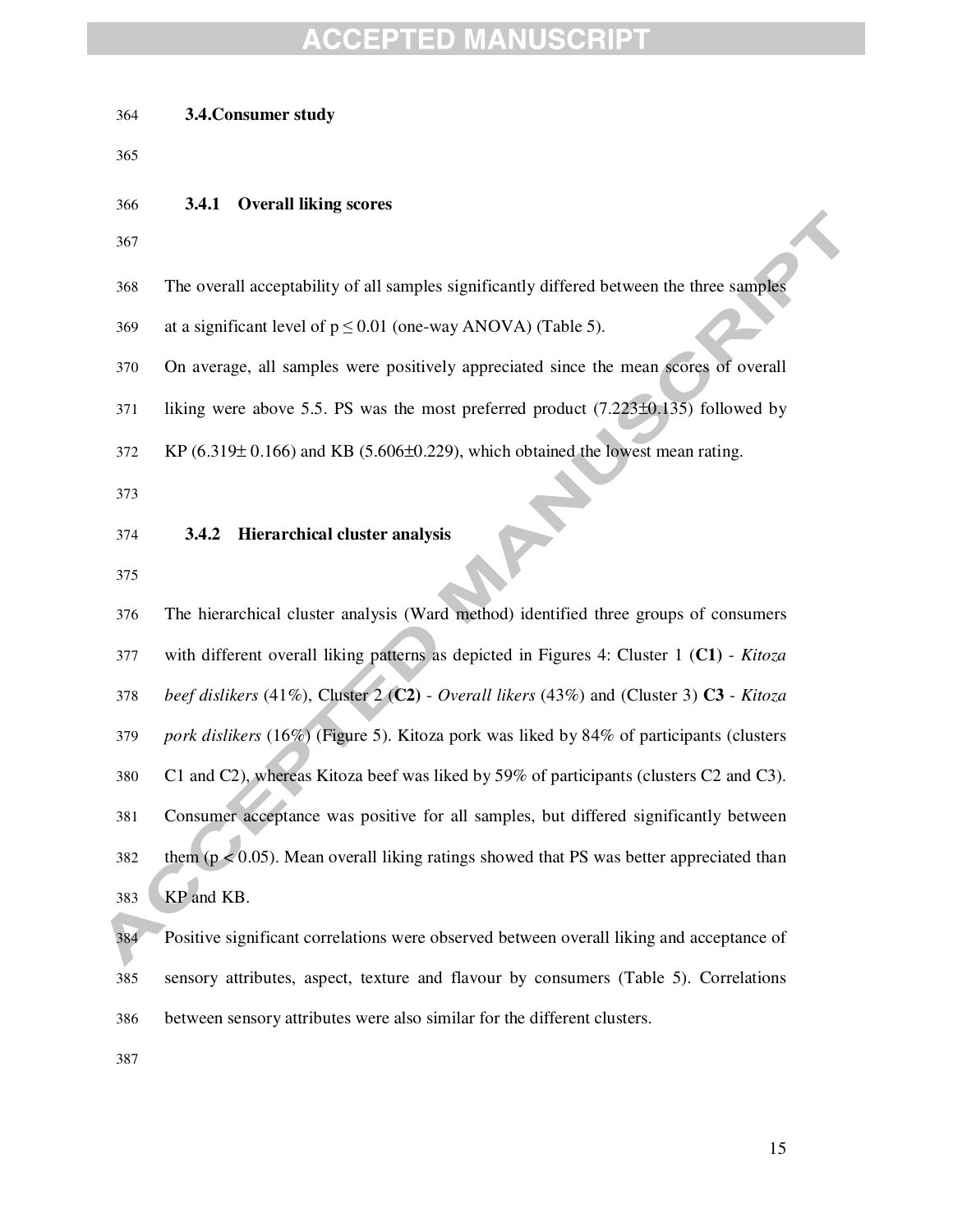#### **3.4.3 Evaluation of intensity of sensory attributes relatively to participants'**

**ideal level** 

| 391 | Figure 6 shows the frequencies of intensity ratings, measured on a 5-point JAR scale,     |
|-----|-------------------------------------------------------------------------------------------|
| 392 | for each Kitoza sample and Traditional Portuguese smoked loin sausage and sensory         |
| 393 | attributes evaluated.                                                                     |
| 394 | A preponderance of JAR (Just-About-Right) ratings was observed for PS for the four        |
| 395 | attributes evaluated, with their frequencies ranging from 53.2% to 86.2%. This is well in |
| 396 | line with overall liking results, which showed that PS was the preferred sample for       |
| 397 | Portuguese consumers.                                                                     |
| 398 | For KP, TW/TL (Too weak/Too little) ratings dominated the smoked flavour and slice        |
| 399 | size. For condiments and slice thickness the frequencies of JAR ratings were 35.1% and    |
| 400 | 51.1%, however condiments obtained similar ratings for TW/TL, JAR and TS/TL (Too          |
| 401 | strong/Too large), with values of 34.0, 35.1 and 30.9%, respectively.                     |
| 402 | For KB, with TW/TL ratings being preponderant for most attributes except for slice        |
| 403 | thickness; slices size obtained 67.0% for TW/TL ratings, which shows that most            |
| 404 | participants preferred larger slices. This result is also in line with the overall taste  |
| 405 | results, which showed that KB was the least preferred sample.                             |
| 406 | The results of the JAR highlighted that KB and KP should have larger slices size and      |
| 407 | stronger smoked flavour.                                                                  |
| 408 |                                                                                           |

#### **3.4.4. Willingness to pay and product placement**

Information about Malagasy traditional origin of Kitoza products had a positive impact on participants' willingness to pay, both for KP and KB (Figure 7). On average,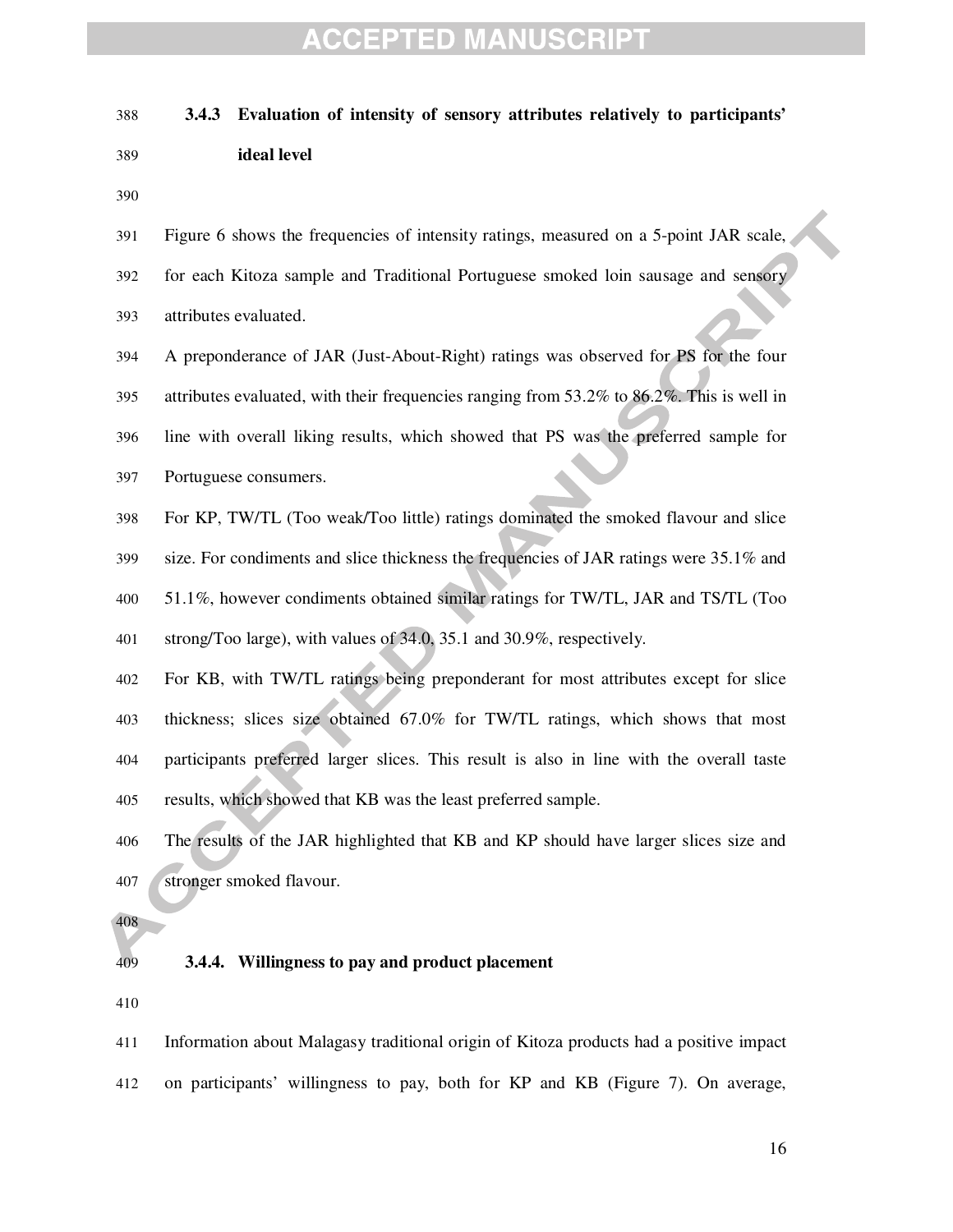participants stated they were willing to pay a significant higher price pay for KB and KP 414 (respectively 3.3  $\epsilon$  and 3.2  $\epsilon$  for 100g of product) than when they were not informed 415 about the origin of the products ( $2.2 \text{ } \in$  for 100g of both products). These results could be related to the unusual and exotic character associated with tradition Malagasy traditional origin.

Figure 8, shows the results concerning tasting occasions of KB and KP. The results were similar for both Kitoza products, being the main consumption preference as 420 appetizer for KB (33%) and KP (30%) and as snack, KB (32%) and KP (29%).

These results show the trend of consumer's preference in terms of tasting which resembles to the form of consumption of traditional Portuguese charcuterie products.

In relation to product placement participants considered the supermarket charcuterie sections the more appropriate place to sell Kitoza products (Kitoza beef (32%) and Kitoza pork (37%)), followed by supermarket gourmet sections (Kitoza beef (22%) and Kitoza pork (21%)). Similar results were obtained for both Kitoza samples (Figure 9). Tasting occasions and product placement for Kitoze products resembles the same trends of traditional Portuguese charcuterie products.

These results suggest that because the participants were unfamiliar with this kind of products, they chose market for the sale of Kitoza that were the similar market where similar Portuguese products would be vended, namely supermarkets charcuterie sections. The gourmet shops were other major choices probably because consumers consider these products to be exotic or delicatessen.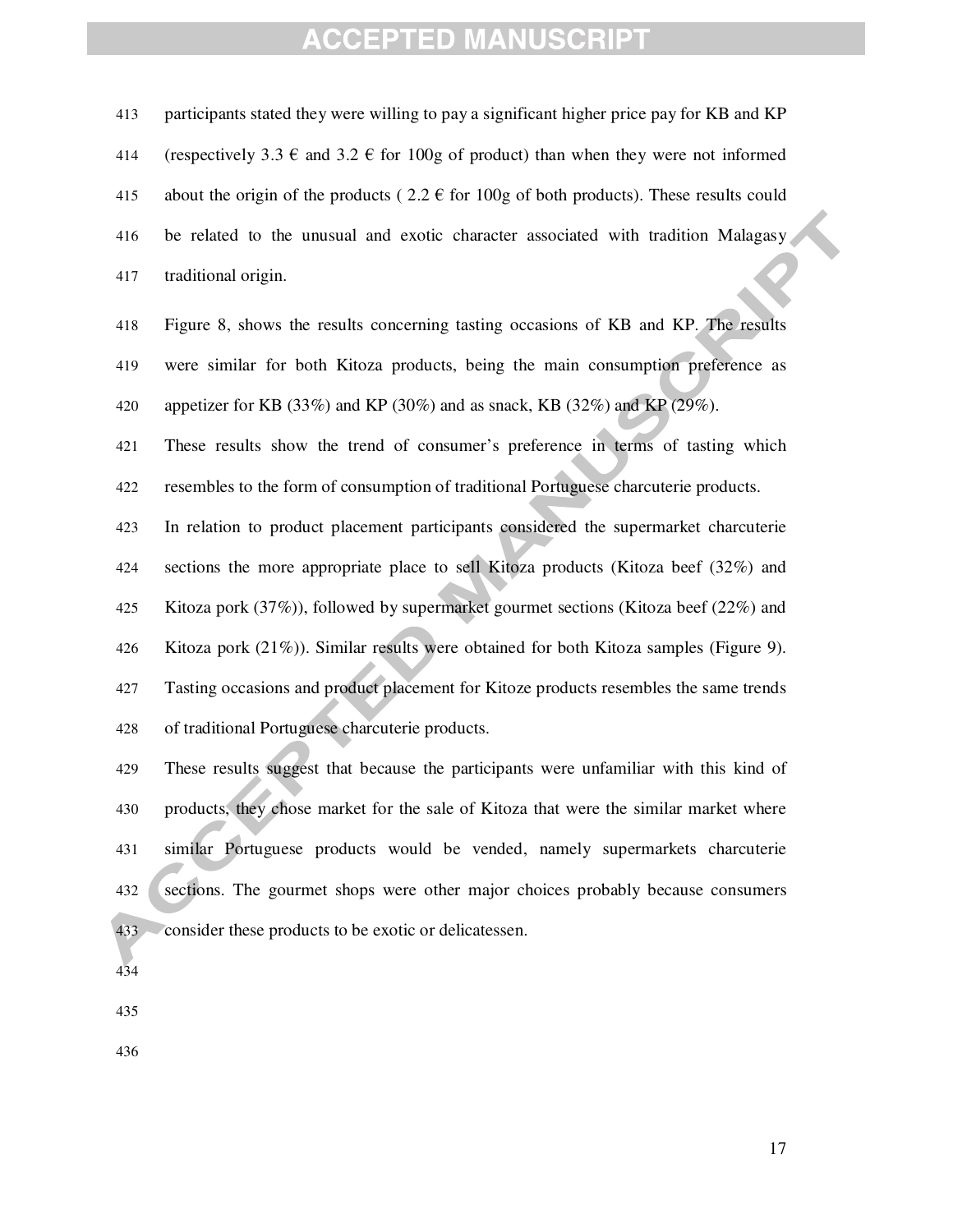#### **4. Conclusions**

Sensory evaluation resulted in 23 attributes to describe the sensory characteristics of the meat samples. Among the main results we can highlight that the sensory evaluation of meat samples revealed different sensory profiles. The major differences found were that KB was more related to thickness, meat flavour and colour tone aspect attributes and had a more intense meat flavour. KP showed more intense sweet odour, spices and smoked odour. On the other hand, PS was related to after taste duration and intensity sensory attributes.

Between the two Kitoza samples, KP was the most appreciated, although the PS used for comparison in this study was the most appreciated overall, as expected. It is hypothesized that these results are due to the fact that Kitoza products are unknown for most Portuguese consumers and that most of dried and cured meat products are made of pork meat in Portugal.

The appropriateness of spicy flavour, smoked flavour and slice size evaluated showed that most consumers would prefer larger product slices, while in the case of Traditional Portuguese smoked loin sausage although it was presented in small pieces, as it is a more familiar product the slices size was considered JAR by 86.2% of participants.

The impact of Madagascar traditional origin of the recipe evaluated showed a positive effect on product preference, since a significant increase was observed in the average 457 price the consumers stated they were willing to pay, both for Kitoza beef and Kitoza pork, because participants associated with these products exotic products, valuing them*.* 

Moreover, the employment of overall liking assessments and JAR technique and uncovered important drivers for further sensory optimization of the Kitoza samples improved through reengineering processes.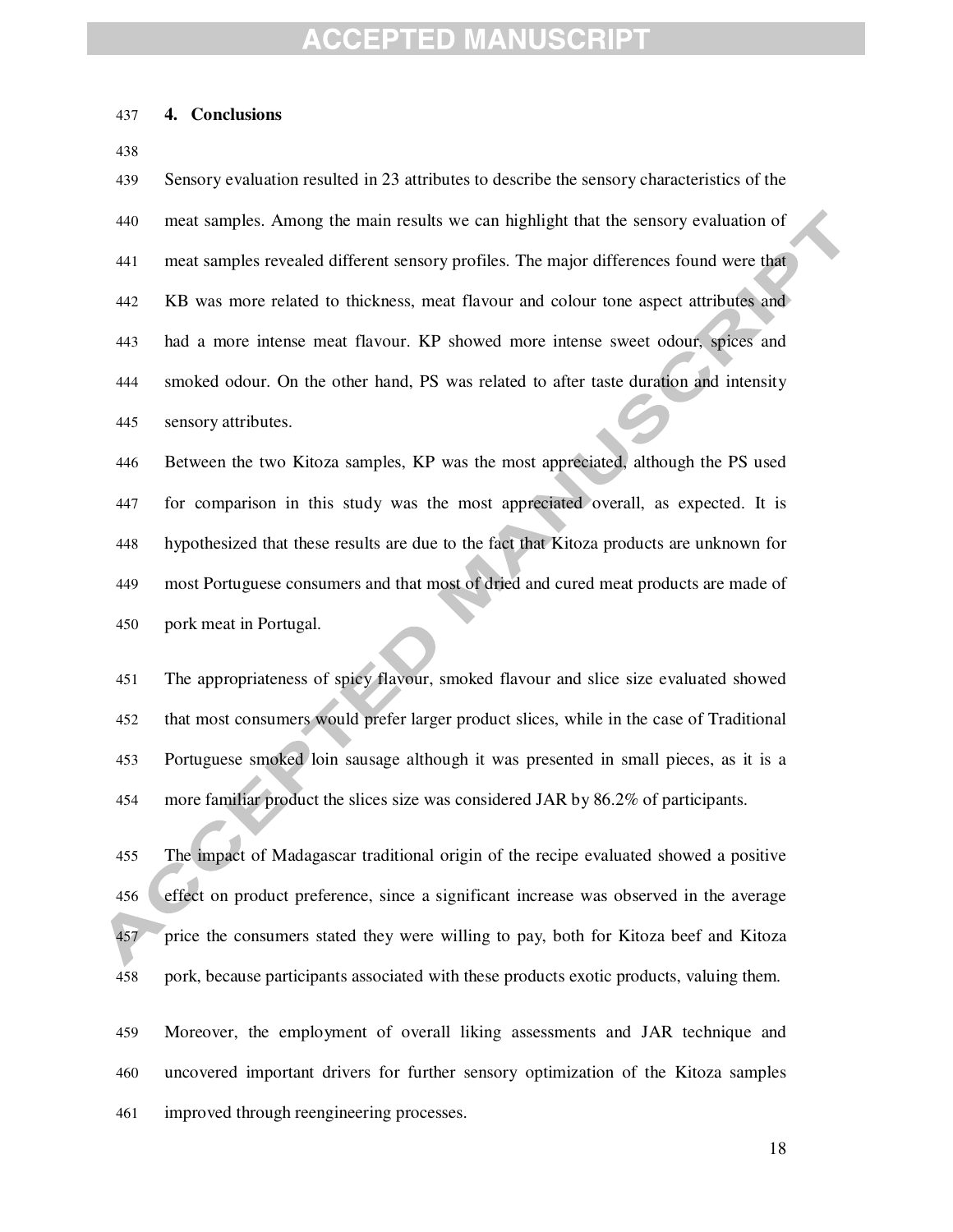| 462        | Although the Kitoza products are unfamiliar to most of the Portuguese consumers, the   |
|------------|----------------------------------------------------------------------------------------|
| 463        | results of this study revealed that improved Kitoza products have the potential to be  |
| 464        | well accepted and to be promoted and introduced in Portugal and other European         |
| 465        | markets. This also has the potential to contribute to improved incomes and livelihoods |
| 466        | for people living in Madagascar.                                                       |
| 467        |                                                                                        |
| 468        | Acknowledgement                                                                        |
| 469        |                                                                                        |
| 470        | This publication is resulting from a research project funded by the European Union     |
| 471        | (FP7 245–025) called African Food Revisited by Research (AFTER - http://www.after-     |
| 472        | fp7.eu/), with additional financial support and FCT (Fundação para a Ciência e a       |
| 473        | Tecnologia) - PEst OE/EQB/LA0016/2013. The views expressed are not necessarily         |
| 474        | those of the European Union.                                                           |
| 475        |                                                                                        |
| 476<br>477 | <b>References</b>                                                                      |
| 478        | Cadena, R. S., Cruz, A. G., Netto, R. R., Castro W. F., Faria, J. A. F, & Bolini, H.   |
| 479        | M. A (2013). Sensory profile and physicochemical characteristics of mango              |
| 480        | nectar sweetened with high intensity sweeteners throughout storage time. Food          |
| 481        | Research International, 54, 1670-1679.                                                 |
| 482        |                                                                                        |
| 483        | Cruz, A. G., Cadena, R. S., Castro, W. F., Esmerino, E. A., Rodrigues, J. B., Gaze,    |
| 484        | L., & Bolini, H. M. A. (2013). Consumer perception of probiotic yogurt:                |
| 485        | Performance of check all that apply (CATA), projective mapping, sorting and            |
| 486        | intensity scale. Food Research International, 54, 601-610.                             |
|            |                                                                                        |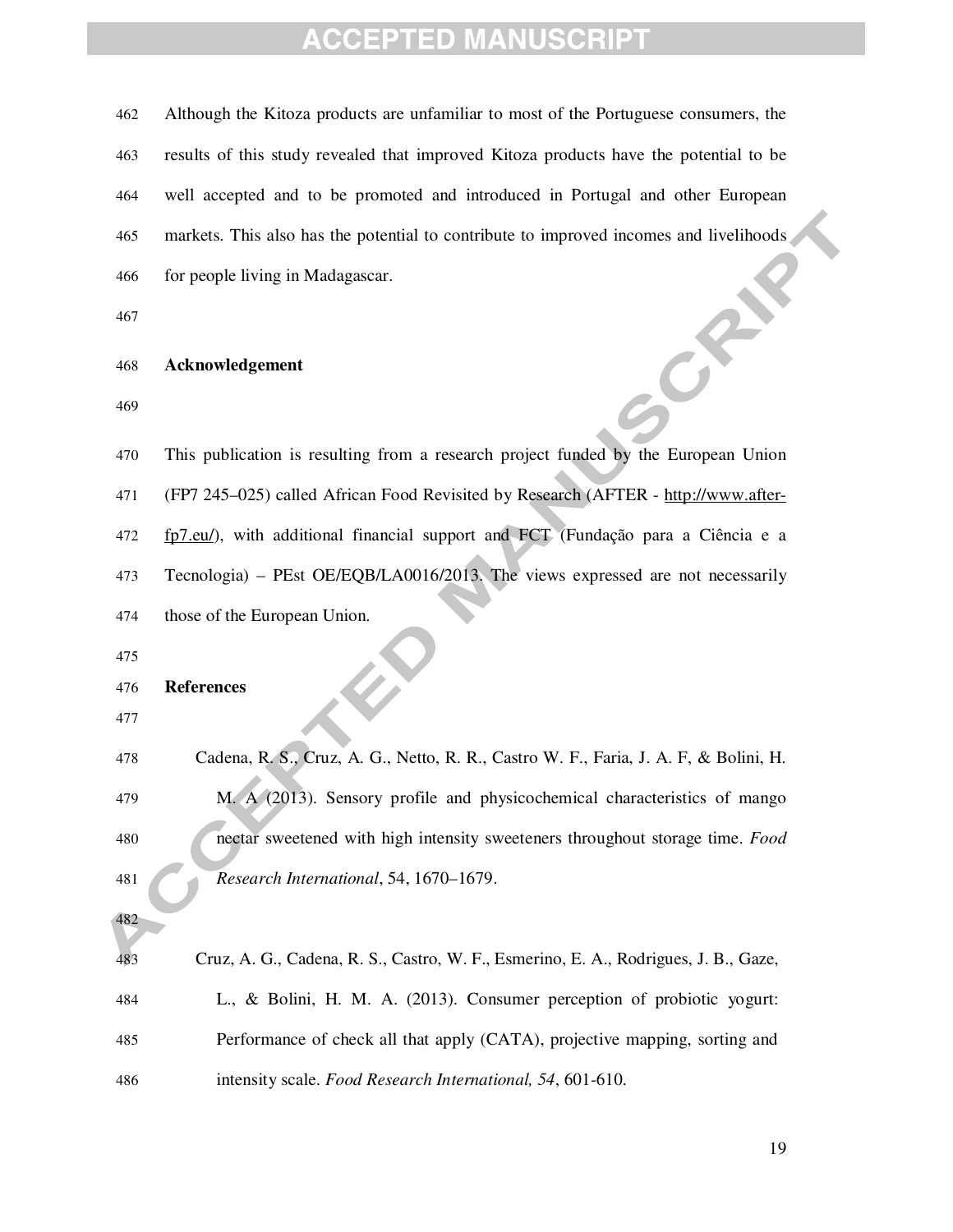| 487 |                                                                                      |
|-----|--------------------------------------------------------------------------------------|
| 488 | Dairou, V., & Sieffermann, J.M. (2002). A comparison of 14 jams characterized        |
| 489 | by conventional profile and a quick original method, the flash profile. Journal      |
| 490 | of Food Science, 67, 826-834.                                                        |
| 491 |                                                                                      |
| 492 | Delarue, J. (2014). Flash Profile Novel techniques in sensory characterization and   |
| 493 | consumer profiling (pp. 175-202). Boca Raton, USA: CRC Press                         |
| 494 |                                                                                      |
| 495 | Delarue, J., & Sieffermann, J. M. (2004). Sensory mapping using Flash profile.       |
| 496 | Comparison with a conventional descriptive method for the evaluation of the          |
| 497 | flavour of fruit dairy products. Food Quality and Preference, 15, 383-392.           |
| 498 |                                                                                      |
| 499 | Esmerino, E. A., Cruz, A. G., Pereira, E. P. R, Rodrigues, J. B., Faria, J. A. F., & |
| 500 | Bolini, H. M. A. (2013). The influence of sweeteners in probiotic Petit Suisse       |
| 501 | cheese in concentrations equivalent to that of sucrose. Journal of dairy science     |
| 502 | 96: 5512-5521.                                                                       |
| 503 |                                                                                      |
| 504 | Gacula, M., Rutenbeck, S., Pollack, L., Ressurection, A.V, & Moskowitz. H. R         |
| 505 | (2007). The just about right intensity scale: Functional analysis and relation to    |
| 506 | hedonic. Journal of Sensory Studies, 22:194-211.                                     |
| 507 |                                                                                      |
| 508 | Gaze, L. V., Oliveira, B. R., Ferrao, L. L, Granato, D., Cavalcanti, R. N., Conte    |
| 509 | Júnior, C. A., Cruz, A. G., & Freitas, M. Q. (2015). Preference mapping of           |
| 510 | dulce de leche commercialized in Brazilian markets. Journal of Dairy Science         |
| 511 | 98, 1443-1454.                                                                       |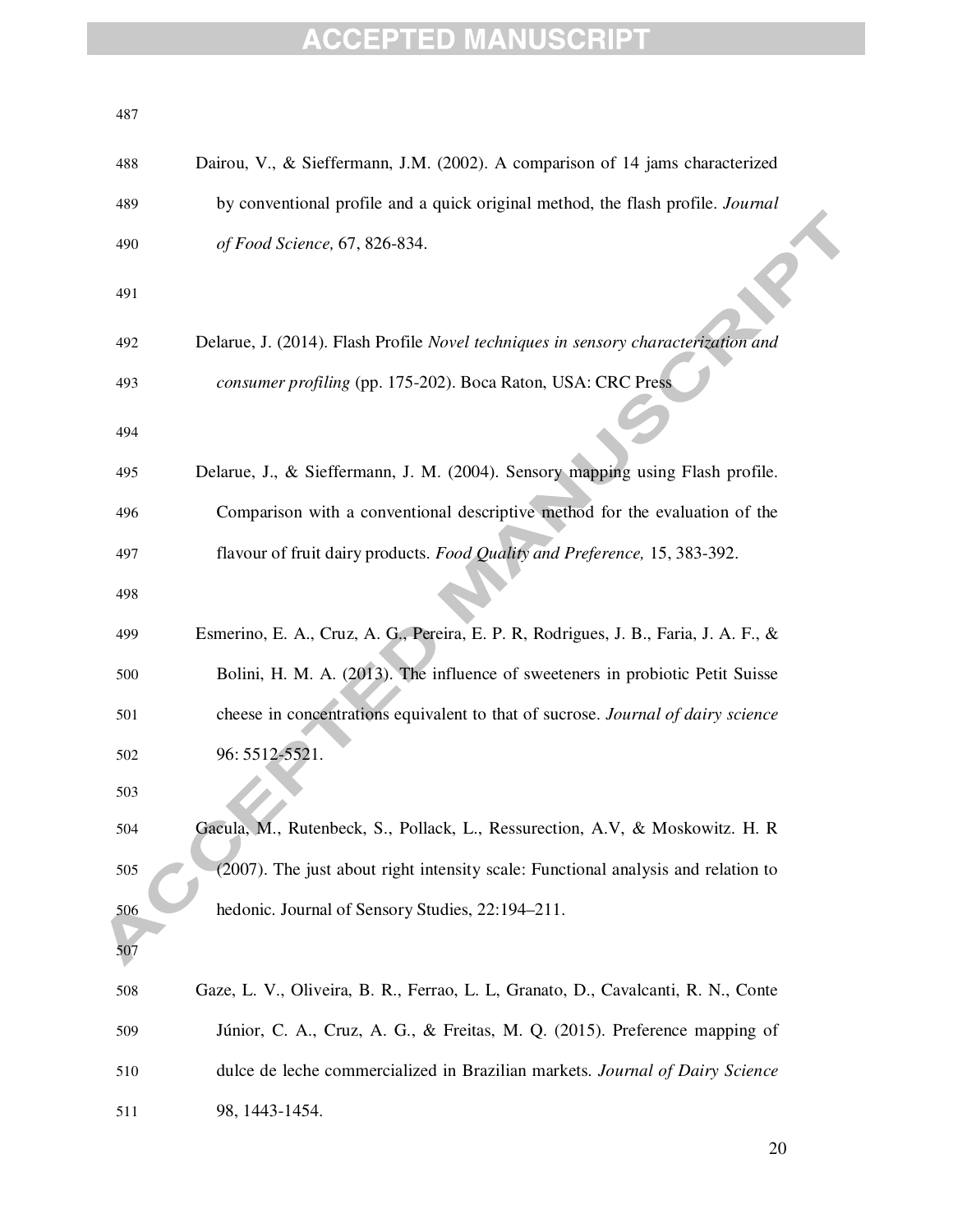| 512 |                                                                               |
|-----|-------------------------------------------------------------------------------|
| 513 | Garruti, D. S., Facundo, H. V. V., Lima, J. R. & Aquino, A. C (2012). Sensory |
| 514 | Evaluation in Fruit Product Development. In: Fabiano A. N. Fernandes; Sueli   |
| 515 | Rodrigues. (Org.). Advances in Fruit Processing Technologies. Boca Raton:     |
| 516 | CRC, p. 415-440.                                                              |
| 517 |                                                                               |
| 518 | Hernández-Carrión, M., Varela, P., Hernando, I., Fiszman, S. M., & Quiles, A. |
| 519 | Persimmon milkshakes with enhanced functionality: Understanding consumers'    |
| 520 | perception of the concept and sensory experience of a functional food. LWT -  |
| 521 | Food Science and Technology (in press). doi: 10.1016/j.lwt.2014.10.063.       |
| 522 |                                                                               |
| 523 | ISO (1987). ISO 7954 Microbiology -- General guidance for enumeration of      |
| 524 | yeasts and moulds -- Colony count technique at 25 degrees C: International    |
| 525 | Organization for Standardization.                                             |
| 526 |                                                                               |
| 527 | ISO (1996). ISO 11290-1 Microbiology of food and animal feeding stuffs --     |
| 528 | Horizontal method for the detection and enumeration of Listeria               |
| 529 | monocytogenes -- Part 1: Detection method: International Organization for     |
| 530 | Standardization.                                                              |
| 531 |                                                                               |
| 532 | ISO (1999). ISO 6888-1 Microbiology of food and animal feeding stuffs -       |
| 533 | Horizontal method for the enumeration of coagulase-positive staphylococci     |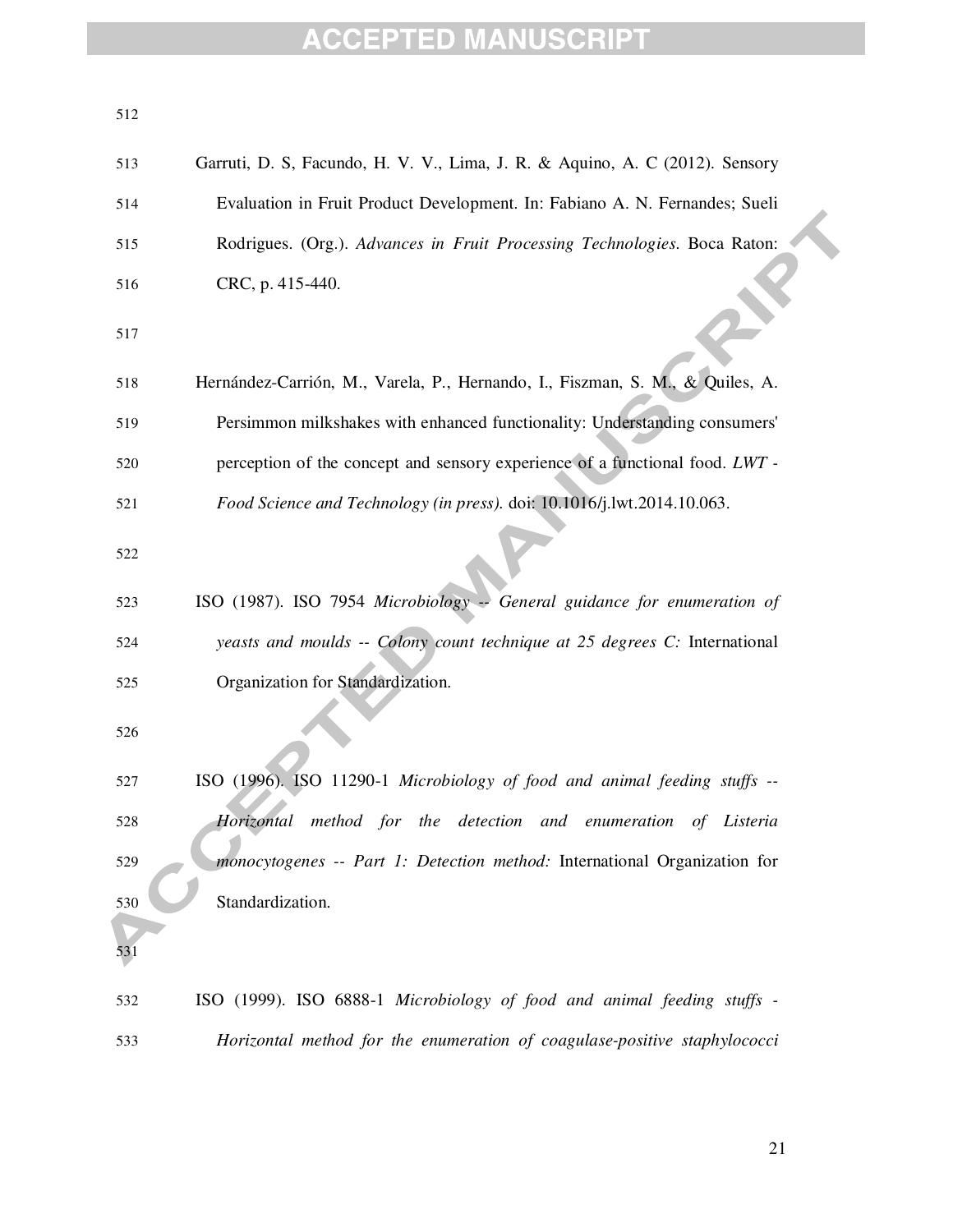| 534 | (Staphylococcus aureus and other species) -- Part 1: Technique using Baird-    |
|-----|--------------------------------------------------------------------------------|
| 535 | Parker Agar Medium: International Organization for Standardization.            |
| 536 |                                                                                |
| 537 | ISO (2002). ISO 6579 Microbiology of food and animal feeding stuffs            |
| 538 | Horizontal method for the detection of Salmonella spp.: International          |
| 539 | Organization for Standardization.                                              |
| 540 |                                                                                |
| 541 | ISO (2003). ISO 4833 Microbiology of food and animal feeding stuffs --         |
| 542 | Horizontal method for the enumeration of microorganisms -- Colony-count        |
| 543 | technique at 30 degrees C: International Organization for Standardization.     |
| 544 |                                                                                |
| 545 | ISO (2004). ISO 21528-2 Microbiology of food and animal feeding stuffs --      |
| 546 | Horizontal methods for the detection and enumeration of Enterobacteriaceae --  |
| 547 | Part 2: Colony-count method. International Organization for Standardization.   |
| 548 |                                                                                |
| 549 | ISO (2007). ISO 8589 Sensory analysis. General guidance for the design of test |
| 550 | rooms: International Organization for Standardization.                         |
| 551 |                                                                                |
| 552 | ISO (2012a). ISO 8586 Sensory analysis. General guidelines for the selection,  |
| 553 | training and monitoring of selected assessors and expert sensory assessors:    |
| 554 | International Organization for Standardization.                                |
| 555 |                                                                                |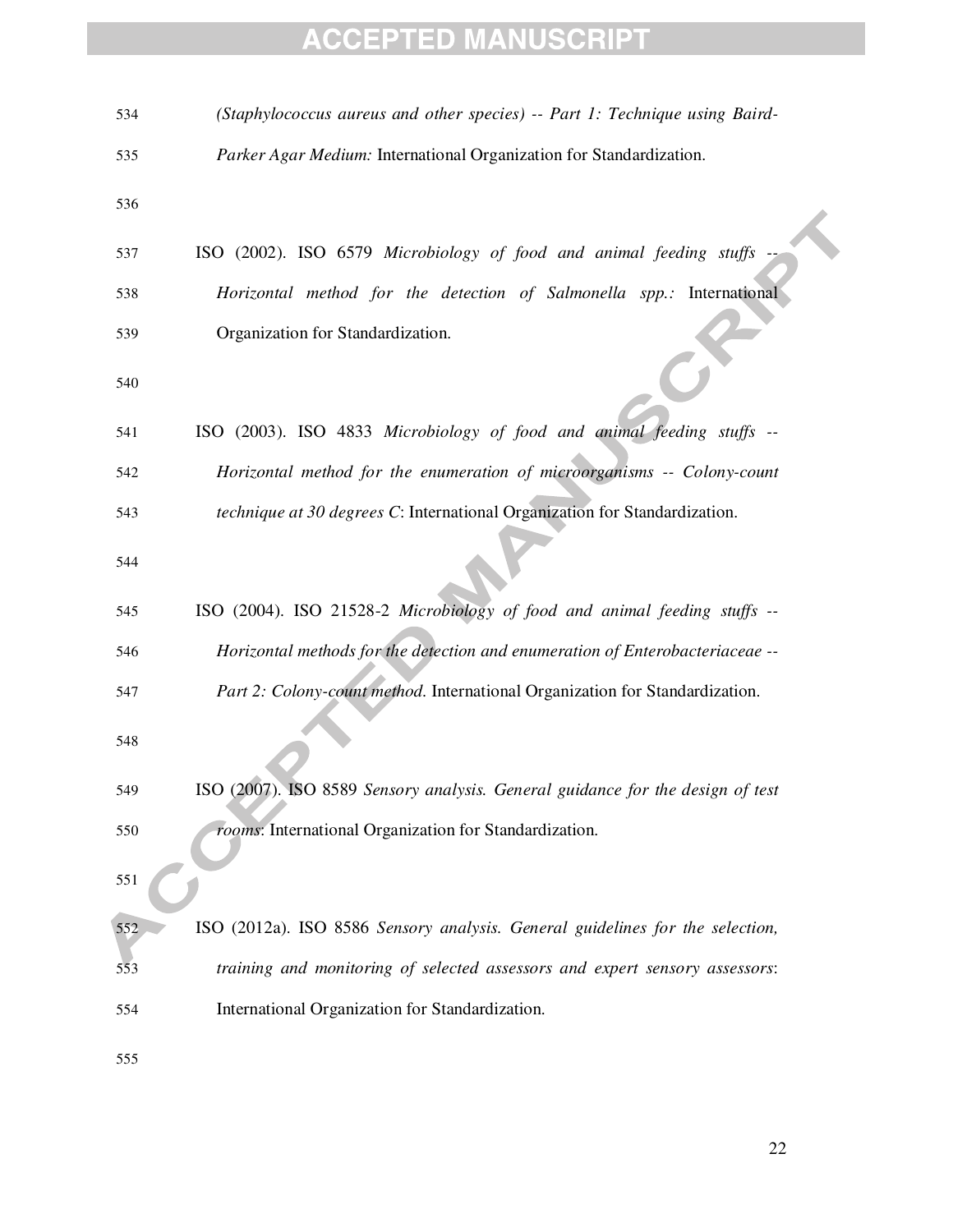| 556 | ISO (2012b). ISO 11132 Sensory analysis. Methodology.<br>Guidelines for             |
|-----|-------------------------------------------------------------------------------------|
| 557 | monitoring the performance of a quantitative sensory panel: International           |
| 558 | Organization for Standardization.                                                   |
| 559 |                                                                                     |
| 560 | Jones, L. V., Peryam, D. R., & Thurstone, L. L. (1955). Development of a scale      |
| 561 | for measuring soldiers' food preferences. Journal of Food Science, 20(5), 512-      |
| 562 | 520.                                                                                |
| 563 |                                                                                     |
| 564 | Kalilou, S. (1997). Transformation traditionnelle de la viande en kilichi au Niger, |
| 565 | optimisation des procédés, PhD thesis, Montpellier, France, 137.                    |
| 566 |                                                                                     |
| 567 | Kim, Y.-K., Jombart, L., Valentin, D., & Kim, K.-O. (2013). A cross-cultural        |
| 568 | study using Napping®: Do Korean and French consumers perceive various               |
| 569 | green tea products differently? Food Research International, 53, 534-542.           |
| 570 |                                                                                     |
| 571 | Lawless, H.T., & Heymann, H. (2010). Flash Profiling. In: Sensory Evaluation of     |
| 572 | Food, (2sd ed.) pp. 252-253. NY, USA: Springer. ISSN 1572-0330; ISBN 978-           |
| 573 | 1-4419-6487-8 e-ISBN 978-1-4419-6488-5.                                             |
| 574 |                                                                                     |
| 575 | Molet, L. (1982). Le feu domestique et la cuisine chez les merina (Madagascar),     |
| 576 | vol IX, pp. 49-66.                                                                  |
| 577 |                                                                                     |
| 578 | Morais, E. C., Morais, A. R., Cruz, A. G., & Bolini, H. M. A. (2014).               |
| 579 | Development of chocolate dairy dessert with addition of prebiotics and              |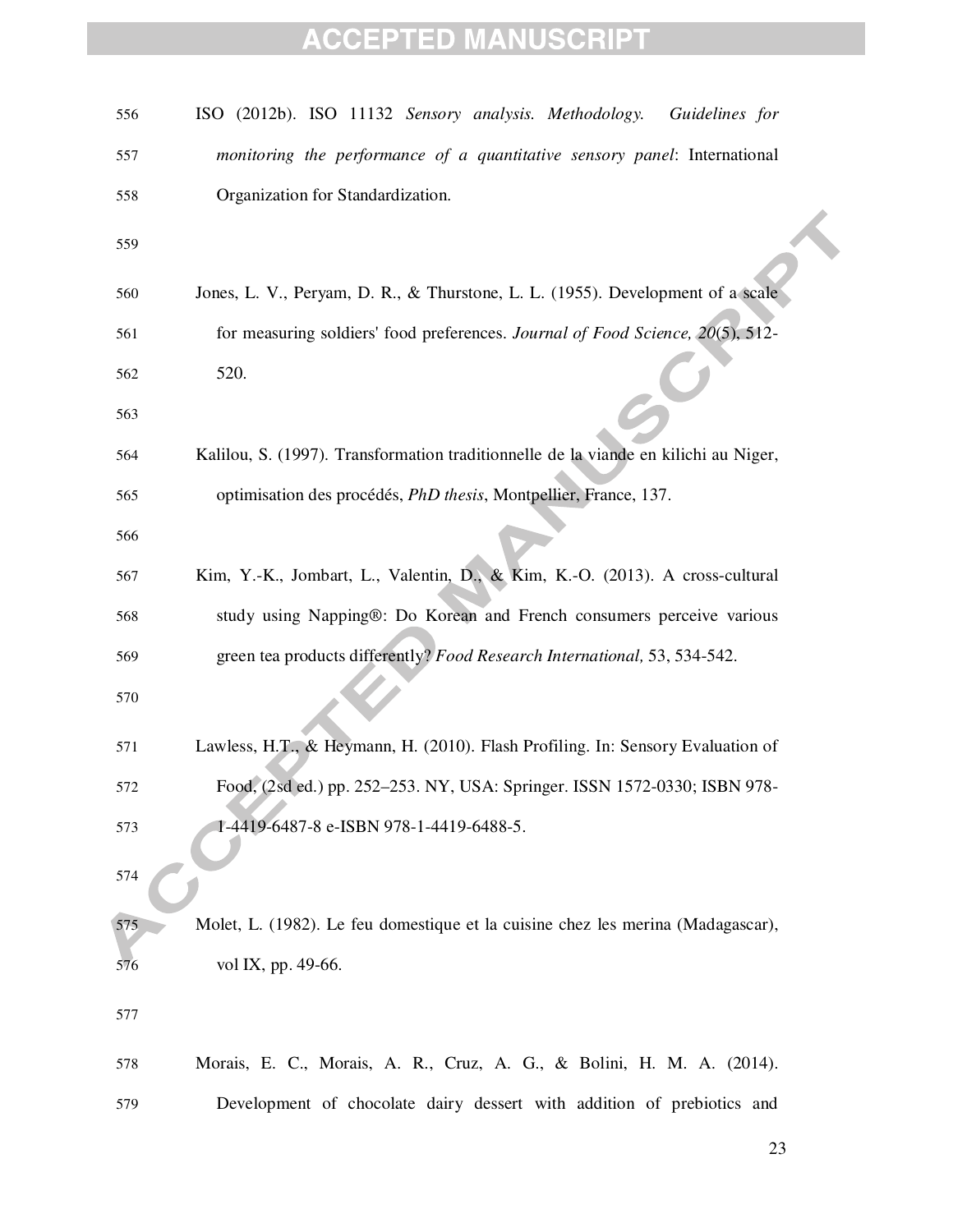| 580 | replacement of sucrose with different high-intensity sweeteners. Journal of       |
|-----|-----------------------------------------------------------------------------------|
| 581 | Dairy Science, 97, 2600-2609.                                                     |
| 582 |                                                                                   |
| 583 | Moussaoui, K. A., & Varela, P. (2010). Exploring consumer product profiling       |
| 584 | techniques and their linkage to a quantitative descriptive analysis. Food Quality |
| 585 | and Preference, 21, 1088-1099.                                                    |
| 586 |                                                                                   |
| 587 | Næs, T., Brockhoff, P. B., & Tomic, O. (2010). Quality Control of Sensory Profile |
| 588 | Data Statistics for Sensory and Consumer Science (pp. 11-38): John Wiley &        |
| 589 | Sons, Ltd.                                                                        |
| 590 |                                                                                   |
| 591 | Paixão, J. A., Rodrigues, J. B., Esmerino, E. A. Cruz, A. G. & Bolini, H. M. A.   |
| 592 | (2014). Influence of temperature and fat content on ideal sucrose concentration,  |
| 593 | sweetening power, and sweetness equivalence of different sweeteners in            |
| 594 | chocolate milk beverage. Journal of Dairy Science, 97, 7344-7353.                 |
| 595 |                                                                                   |
| 596 | Peryam, D. R., & Girardot, N. F. (1952). Advanced taste-test method. Food         |
| 597 | <i>Engineering</i> , 24, 58-61.                                                   |
| 598 |                                                                                   |
| 599 | Peryam, D. R., & Pilgrim, F. J. (1957). Hedonic scale method of measuring food    |
| 600 | preferences. Food Technology, 11, 9-14.                                           |
| 601 |                                                                                   |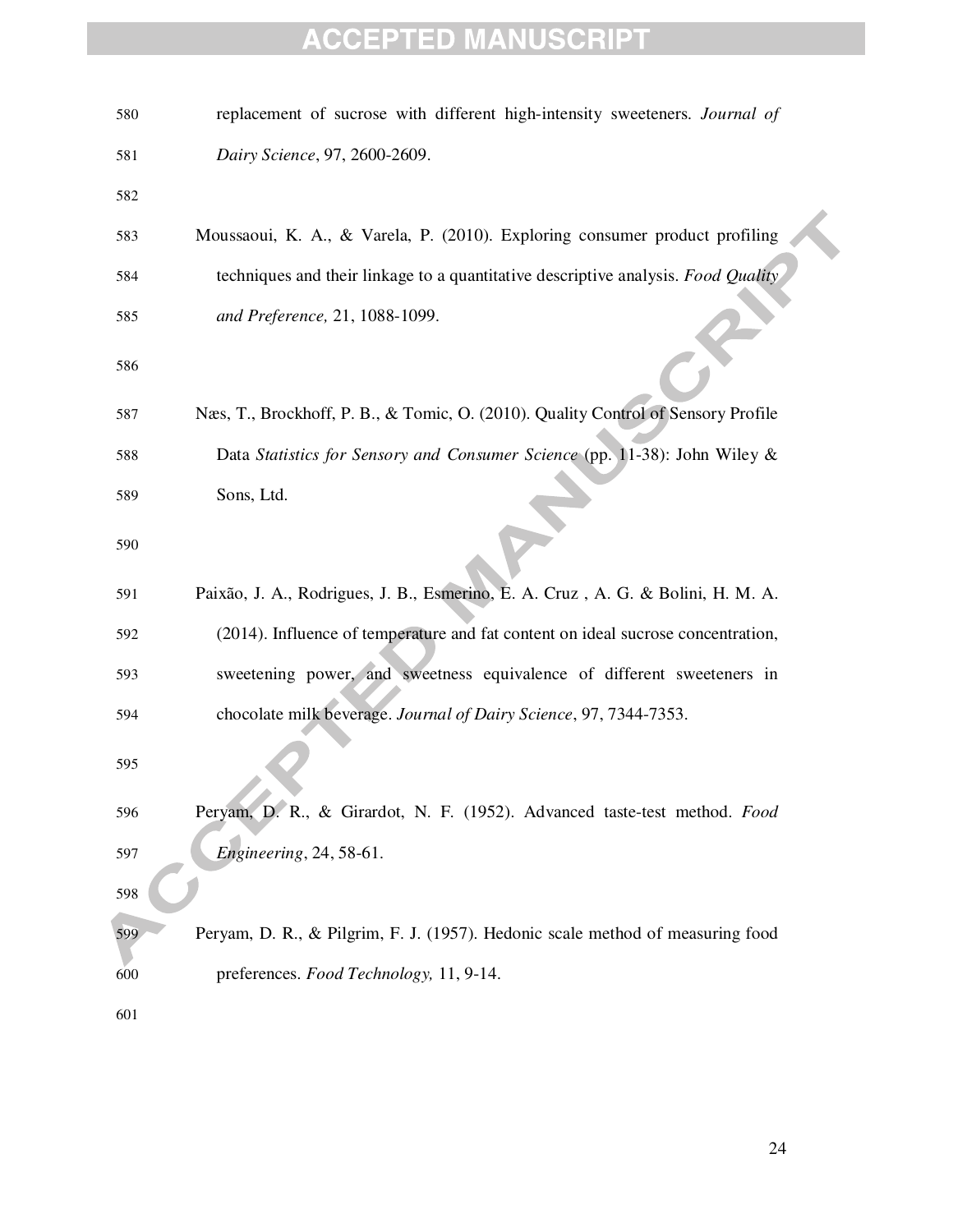| 602 | Popper, R. (2014). Use of Just-About-Right scales in consumer research. In P.                  |
|-----|------------------------------------------------------------------------------------------------|
| 603 | Varela & G. Ares (Eds.), Novel Techniques in Sensory Characterization and                      |
| 604 | Consumer Profiling (pp. 137-155). Boca Raton: CRC Press                                        |
| 605 |                                                                                                |
| 606 | Raharolahy L. (2004). «Le boeuf dans la societé traditionnelle malgache» [article              |
| 607 | 2010].<br>Makay<br>Nature.<br>[Consulted:<br>October<br>22nd<br>online].                       |
| 608 | file://localhost/ <http ::www.makaynature.org:wp-content:uploads:2010:07:le-<="" td=""></http> |
| 609 | boeuf-dans-la societetraditionnelle-malgache.pdf>.                                             |
| 610 |                                                                                                |
| 611 | Rodrigues, S., & Teixeira, A. (2013). Use of generalized Procrustes analysis (GPA)             |
| 612 | to test the effects of sex and carcass weight on sensory quality evaluations of                |
| 613 | Terrincho lamb meat. Meat science, 93, 485-488.                                                |
| 614 |                                                                                                |
| 615 | Santos, B. A, Pollonio, M.A.R, Cruz, A.G, Messias, V.C, Monteiro, R.A, Oliveira,               |
| 616 | T.L.C, Faria, J.A.F, Freitas, M.Q., Bolini, H.M.A. (2013). Ultra-flash profile and             |
| 617 | projective mapping for describing sensory attributes of prebiotic mortadellas.                 |
| 618 | Food Research International, 54, 1705-1711.                                                    |
| 619 |                                                                                                |
| 620 | Sciences et Société (1986). 'La Recherche Scientifique et l'Agriculture de                     |
| 621 | Demain', UNESCO document, Impact: Paris, N°142, Vol. 36, N°2.                                  |
| 622 |                                                                                                |
| 623 | Touzi, A. & Merzaia-Blama A. (2008). La conservation des denrées agro                          |
| 624 | alimentaires par séchage dans les régions sahariennes, Revue des Energies                      |
| 625 | Renouvelables SMSTS'08, Alger.pp. 267-272.                                                     |
| 626 |                                                                                                |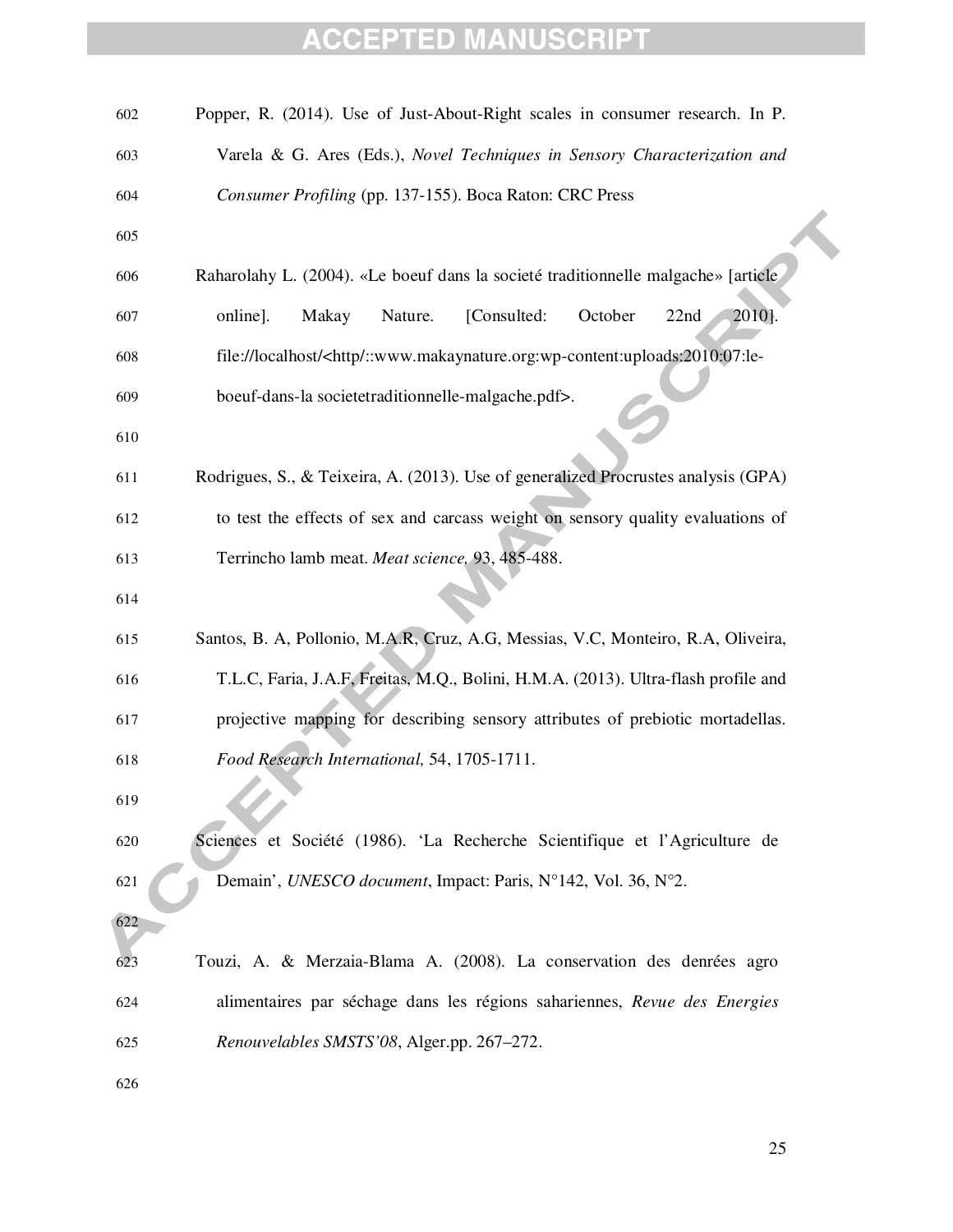| 627 | Valentin, D., Chollet, S., Lelièvre, M., & Abdi, H. (2012). Quick and dirty but still |
|-----|---------------------------------------------------------------------------------------|
| 628 | pretty good: a review of new descriptive methods in food science. International       |
| 629 | Journal of Food Science & Technology, 47, 1563-1578.                                  |
| 630 |                                                                                       |
| 631 | Varela, P., & Ares, G. (2012). Sensory profiling, the blurred line between sensory    |
| 632 | and consumer science. A review of novel methods for product characterization.         |
| 633 | Food Research International, 48, 893-908.                                             |
| 634 |                                                                                       |
| 635 | Yacouba, I. (2010). Analyse des techniques traditionnelles de transformation de la    |
| 636 | viande en Kilichi dans la commune urbaine de Madaoua (Rep. du Niger), pp.             |
| 637 | 51.                                                                                   |
| 638 |                                                                                       |
| 639 |                                                                                       |
| 640 | A Collar                                                                              |
|     |                                                                                       |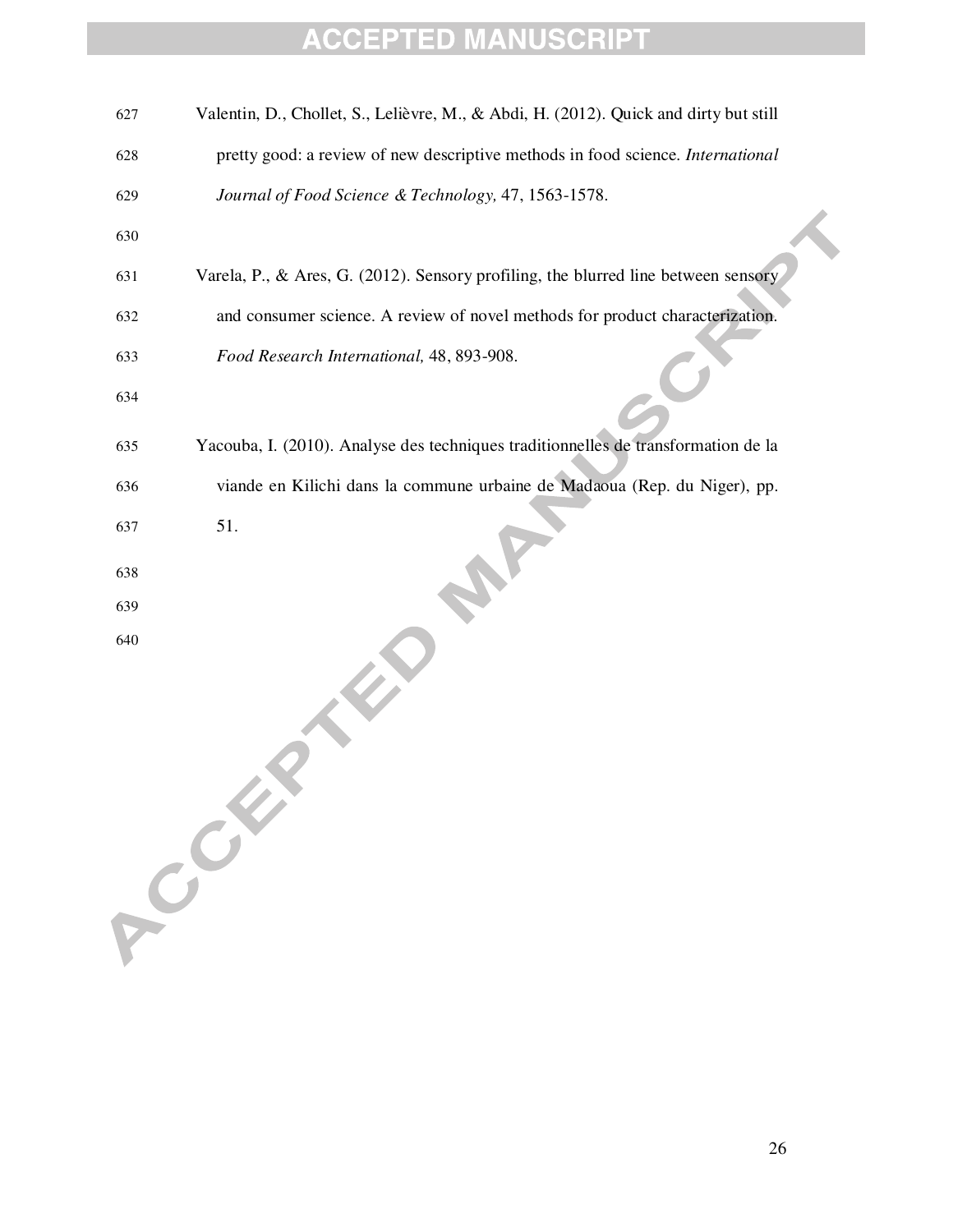| 641                                                                                                                      |  |
|--------------------------------------------------------------------------------------------------------------------------|--|
| <b>Captions for figures:</b><br>642                                                                                      |  |
| 643                                                                                                                      |  |
| 644<br>Figure 1 – The diagram of reengineered process of Kitoza in Europe.                                               |  |
| 645                                                                                                                      |  |
| 646<br><b>Figure 2 - Kitoza</b> samples and traditional Portuguese smoked loin sausage. A - Kitoza beef (KB); <b>B</b> - |  |
| 647<br>Kitoza pork (KP); C- Traditional Portuguese smoked loin sausage (PS) used for comparison.                         |  |
| 648                                                                                                                      |  |
| 649<br>Figure 3 – General Procrustes Analysis (GPA) representation of Flash Profile (FP) data (representation of         |  |
| 650<br>FP sensory attributes of Kitoza samples and Portuguese sausage). KB - Kitoza beef; KP - Kitoza pork;              |  |
| 651<br>PS - Traditional Portuguese smoked loin sausage.                                                                  |  |
| 652                                                                                                                      |  |
| 653<br>Figure 4 – Hierarchical clustering dendogram that segments participants according to their overall liking         |  |
| 654<br>patterns of Kitoza samples and Portuguese sausage (n=94).                                                         |  |
| 655                                                                                                                      |  |
| Figure 5 – Mean consumer acceptance of Kitoza samples and Portuguese sausage. Kitoza beef (KB),<br>656                   |  |
| 657<br>Kitoza pork (KP) and Traditional Portuguese smoked loin sausage (PS).                                             |  |
| 658                                                                                                                      |  |
| <b>Figure 6</b> – JAR evaluations ( $\%$ ) for Kitoza samples and Portuguese sausage. Kitoza beef (KB), Kitoza<br>659    |  |
| 660<br>pork (KP) and Traditional Portuguese smoked loin sausage (PS).                                                    |  |
| 661                                                                                                                      |  |
| Figure 7 – Mean prices that consumers stated they were willing to pay for 100g of Kitoza beef (KB) and<br>662            |  |
| Kitoza pork (KP), with and without information about the recipe (Malagasy traditional origin). Error bars<br>663         |  |
| represent the confidence interval of the mean $(p=0.95)$ .<br>664                                                        |  |
| 665                                                                                                                      |  |
| Figure 8 - Preferred ways of consuming Kitoza beef (KB) and Kitoza pork (KP).<br>666                                     |  |
| 667                                                                                                                      |  |
| Figure 9 - Shops that Portuguese consumers considered appropriate for the sale of Kitoza beef (KB) and<br>668            |  |
| 669<br>Kitoza pork (KP).                                                                                                 |  |
| 670                                                                                                                      |  |
| 671                                                                                                                      |  |
| 672                                                                                                                      |  |
| 673                                                                                                                      |  |
| 674                                                                                                                      |  |
| 675                                                                                                                      |  |
| 676                                                                                                                      |  |
| Figure 1:<br>677                                                                                                         |  |
| 678                                                                                                                      |  |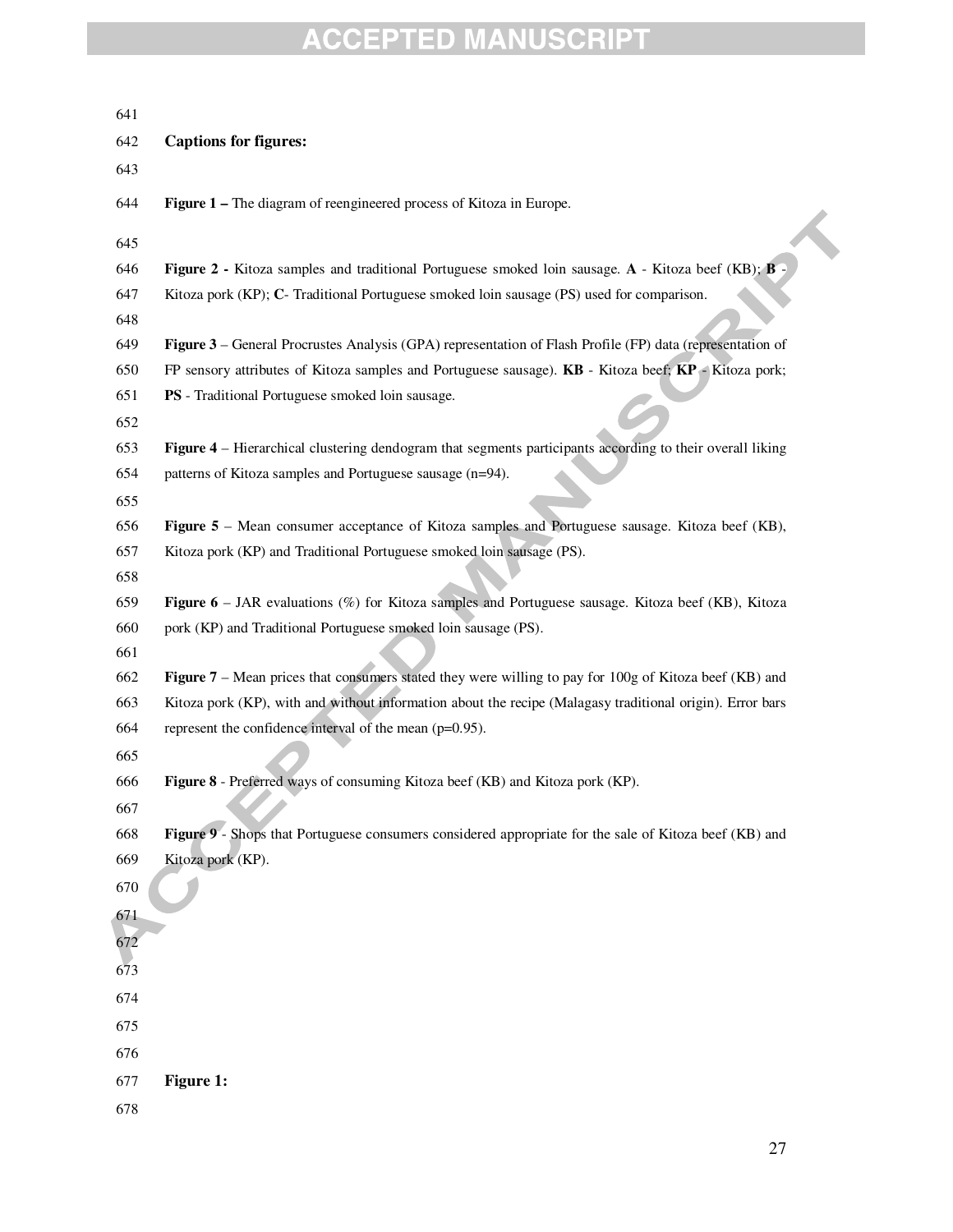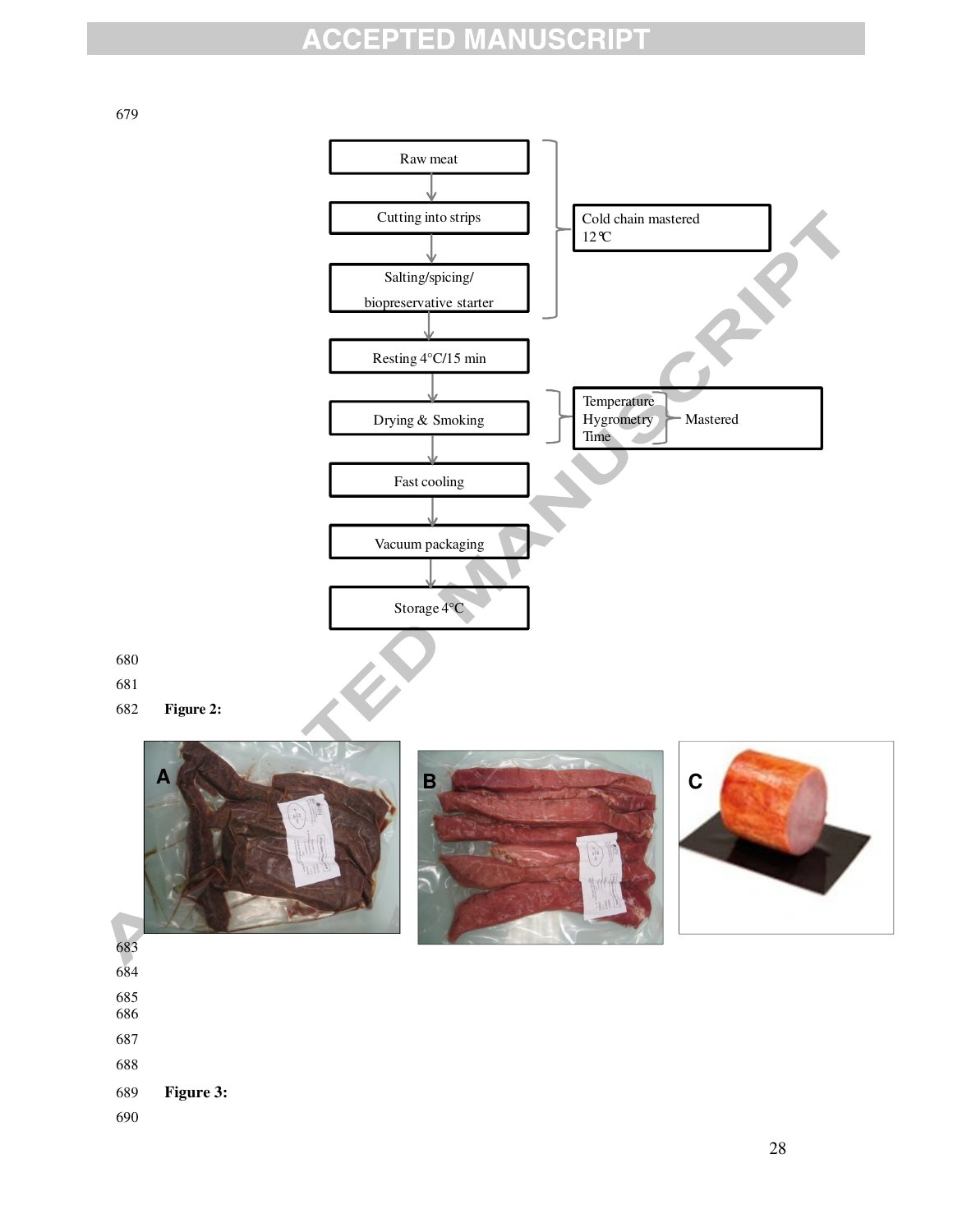5 Thickness **PS** After taste duration **KB** After taste intensity Meat flavor  $F2(23,52\% )$ **F2 (23,52 %)** Color tone aspect 0 Salty Moisture Cooking texture Cooking aspect Spices aspect Spicies flavor Succulence<br>Sausage odour Sweet flavor Spices odour Color homogeneity **Hardness** Smoked odour Elasticity Fibrous Sweet odour Smoked flavor Fissures **KP**  $-5$   $-10$  $F1 (76,48\%)$ **F1 (76,48 %)**692 693 694 695 696 697 698 699 700 701 702 703 704 705 706 707 708 709 710 **Figure 4:**  711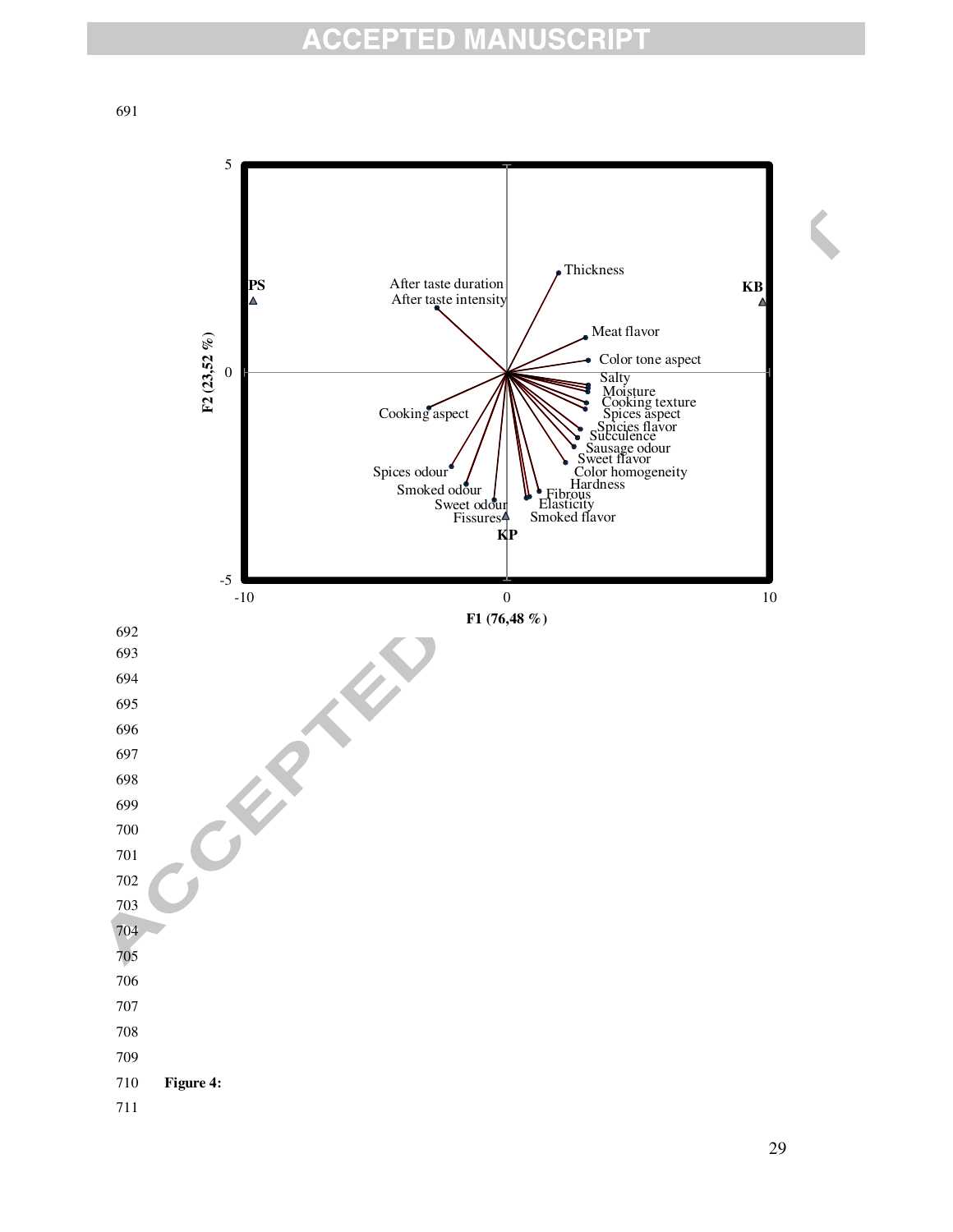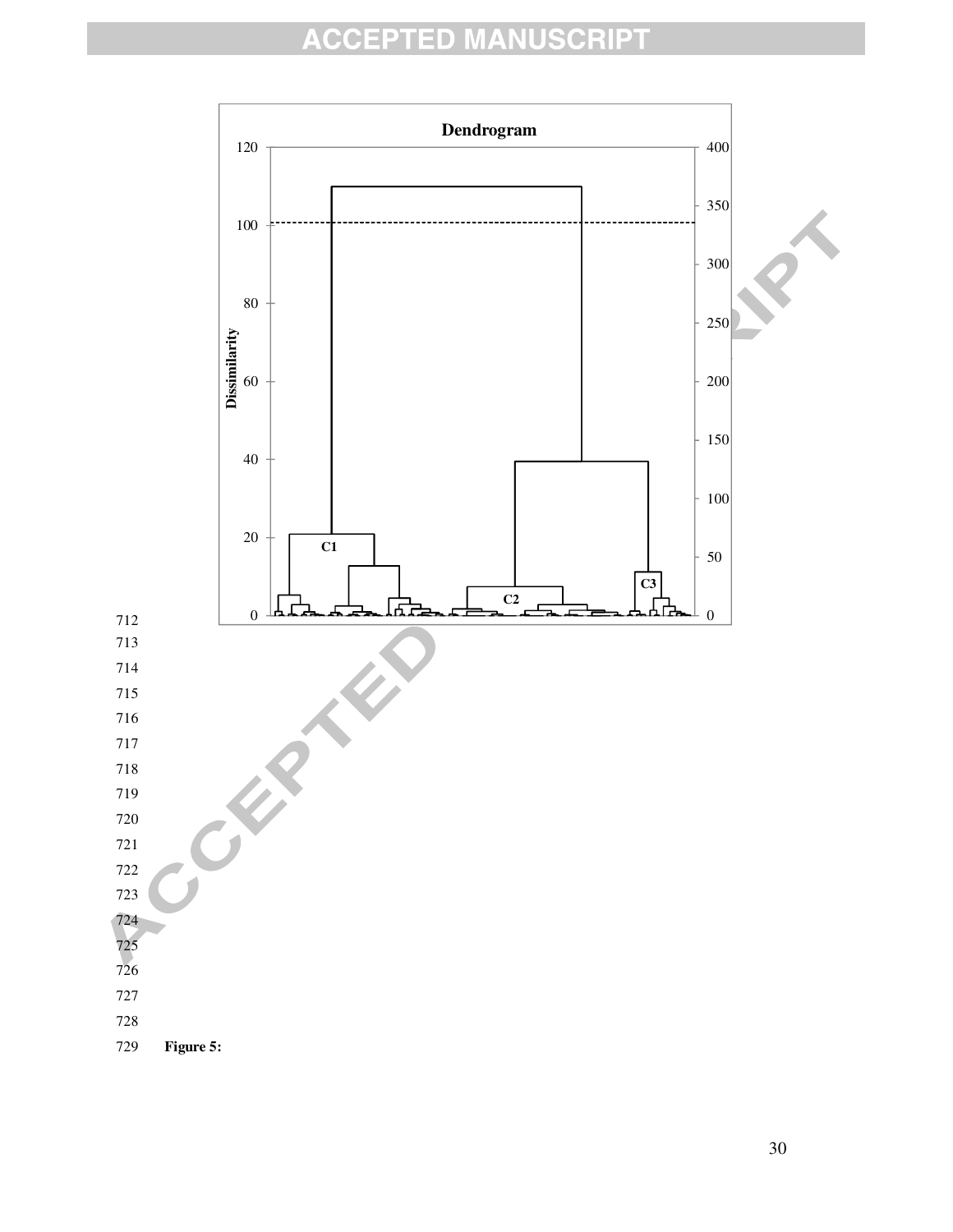#### **ISCRIPT ACCEPTED MANU**





731 \*Error bars represent the confidence interval of the mean (p = 0.95). Different superscripts within a

732 cluster indicate significant differences according Tukey's HSD ( $p \le 0.05$ ).

**PART** 

- 733
- 734
- 735 736
- 737
- 738

739

740

- 741 742 743
- 744
- 745 746
- 747
- 748
- 749
- 750 **Figure 6:**

751

 $\blacktriangleright$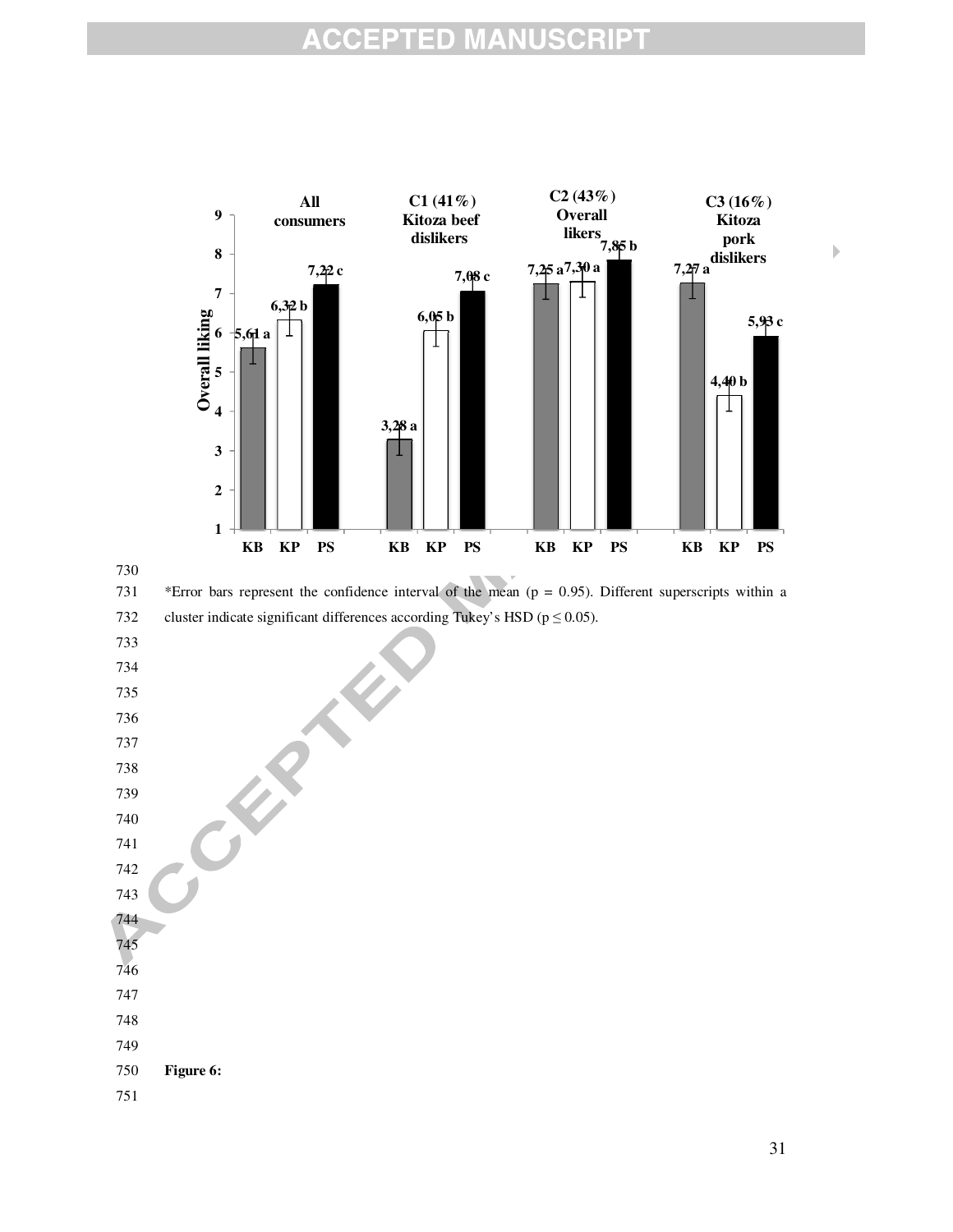#### **ISCRIPT** EPTED MANU Q **C**

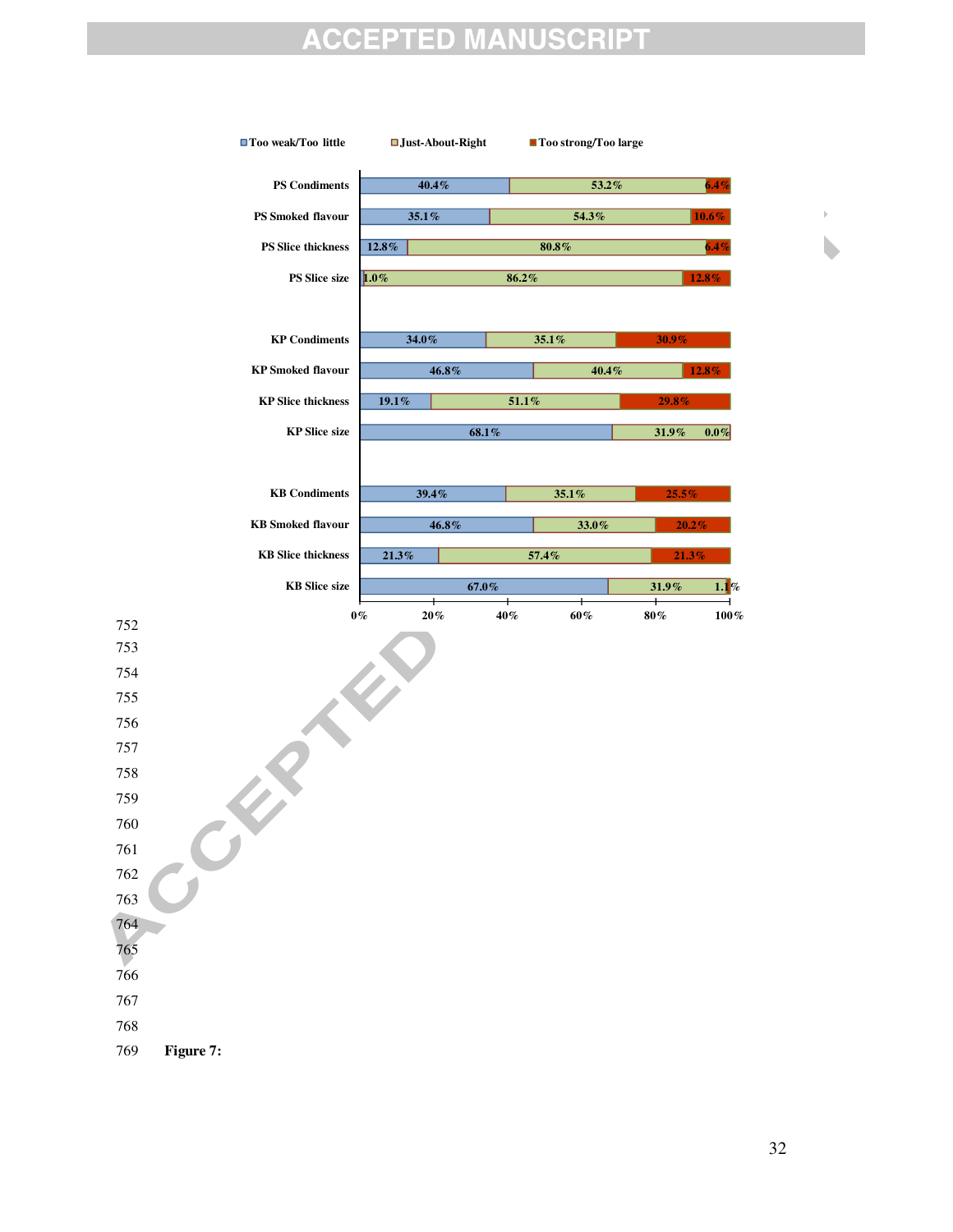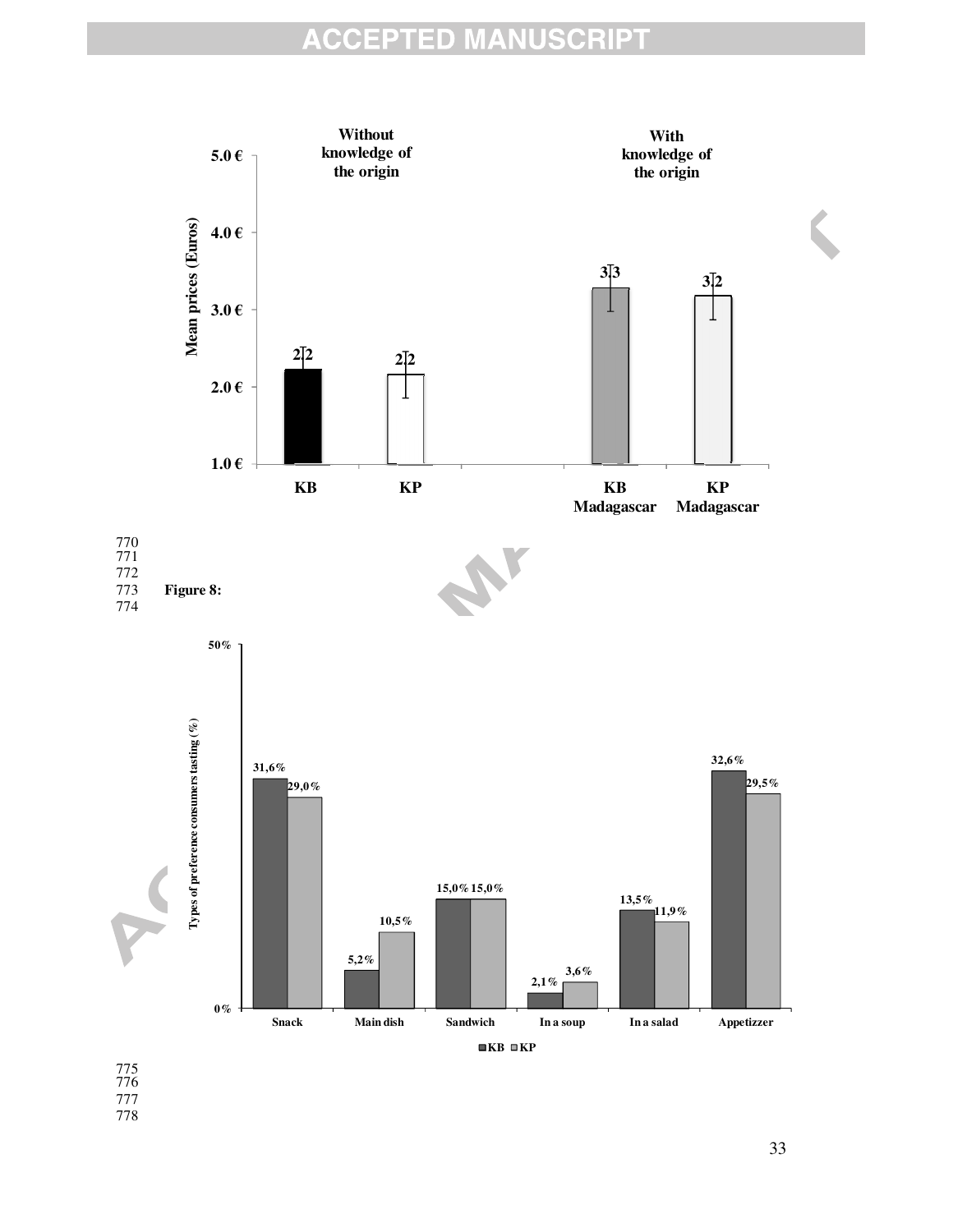

780



b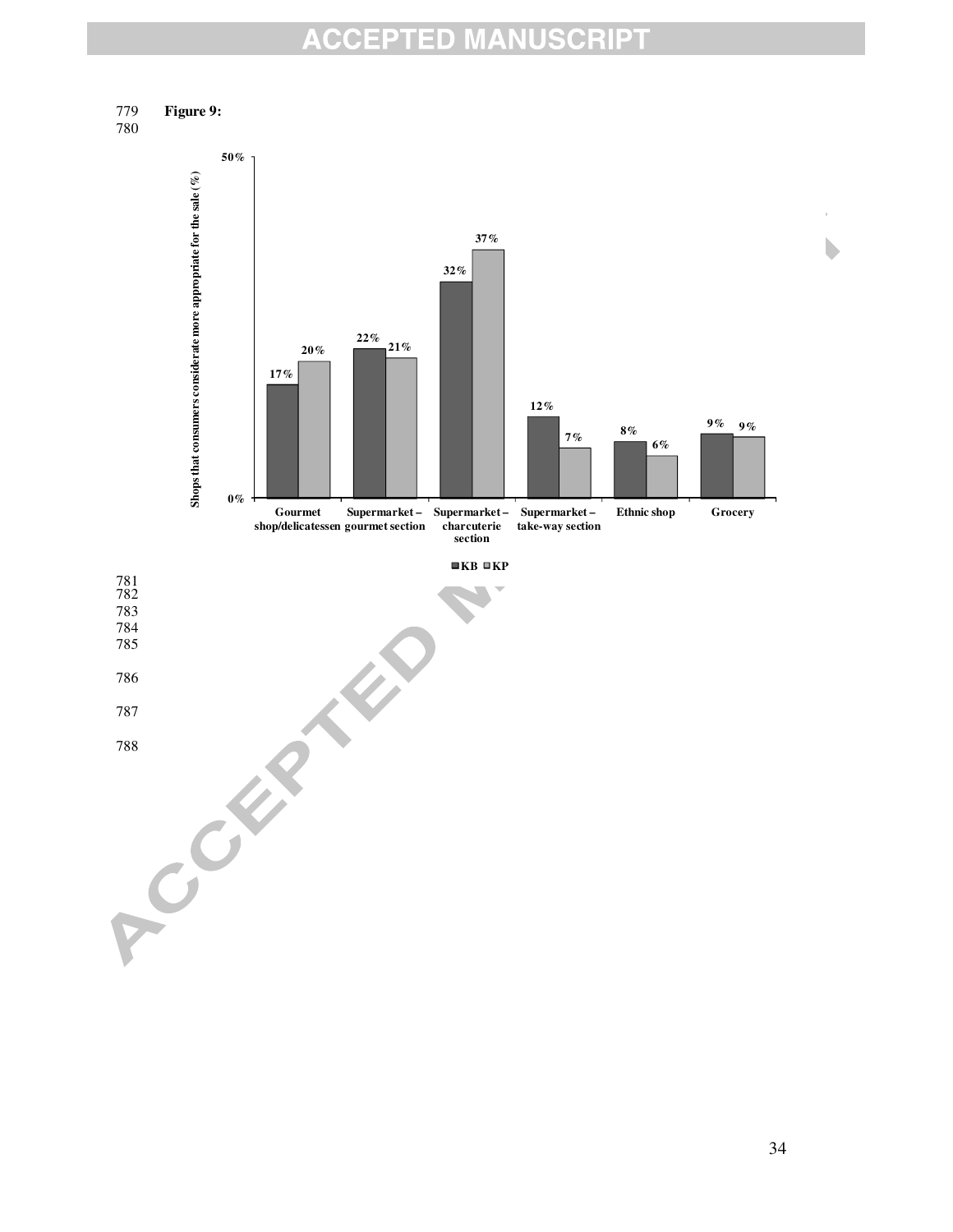| 789               |                                                                                 |
|-------------------|---------------------------------------------------------------------------------|
| 790               |                                                                                 |
| 791               |                                                                                 |
| 792               | Tables and captions:                                                            |
| 793               |                                                                                 |
| 794<br>795<br>796 | Table 1 - Microorganisms analysed in the Kitoza manufactured with pork or beef. |

|                                  | Method<br><b>Reference</b> | Pork*<br>log CFU/g | Beef*<br>log CFU/g |
|----------------------------------|----------------------------|--------------------|--------------------|
|                                  |                            |                    |                    |
| Total count $30^{\circ}$ C       | ISO 4833                   | $7.25 \pm 0.05$    | $7.04 + 0.03$      |
| Coagulase negative staphylococci |                            | $6.63 \pm 0.03$    | $6.22 \pm 0.08$    |
| Lactic acid bacteria             |                            | $7.22 \pm 0.08$    | $7.18 \pm 0.07$    |
| Yeast/mold                       | <b>ISO 7954</b>            | $2.26 \pm 0.01$    | $2.43 \pm 0.03$    |
| <i>Enterobacteriaceae</i>        | ISO 21528-2                | $0.69 + 0.08$      | $1.74 \pm 0.01$    |
| Staphylococcus aureus            | ISO 6888-1                 | $<2.0$ log         | $< 2.0 \log$       |
| Listeria monocytogenes           | ISO 11290-1                | Absence $(25g)$    | Absence $(25g)$    |
| <b>Salmonella</b>                | ISO 6579                   | Absence $(25g)$    | Absence $(25g)$    |

 $797$  \* mean value of replicates  $\pm$  standard deviation

**ERIT** 

808 809

810 811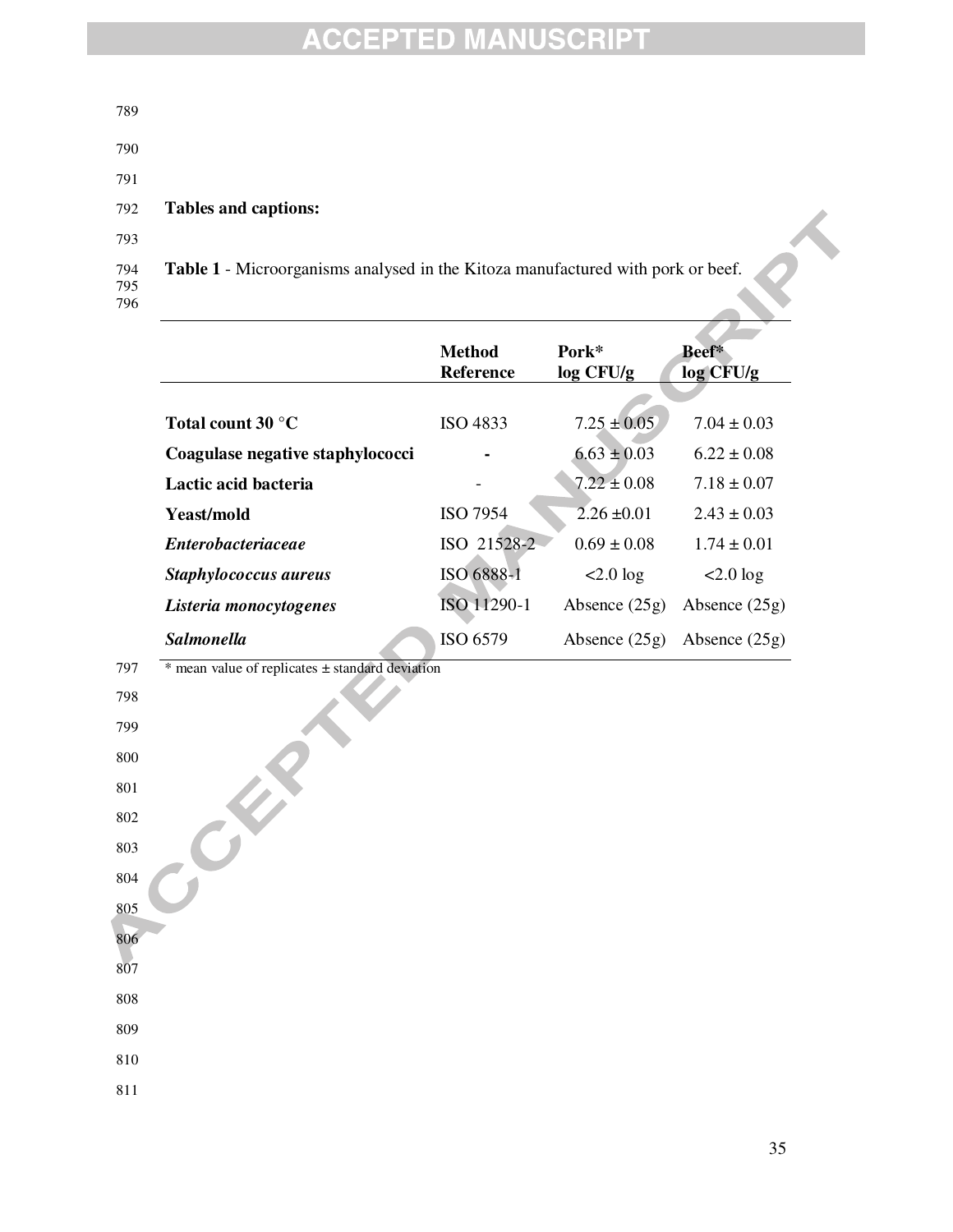812 **Table 2** - Form used in the 1st session of the Flash Profile to individually generate

813 sensory descriptors for Kitoza samples (Kitoza beef and Kitoza pork) and traditional

- 814 Portuguese smoked loin sausage.
- 815

816 817 818

| <b>Attribute</b><br>$+Weak$<br>$+$ Strong<br><b>External</b><br>aspect<br>$\sim$ $-$<br><b>Internal aspect</b><br>Odour<br>evaluation<br>$\sim$ 10 $\pm$ |                      | Panelist name | <b>Date</b> |  |
|----------------------------------------------------------------------------------------------------------------------------------------------------------|----------------------|---------------|-------------|--|
|                                                                                                                                                          |                      |               |             |  |
|                                                                                                                                                          |                      |               |             |  |
|                                                                                                                                                          |                      |               |             |  |
|                                                                                                                                                          |                      |               |             |  |
|                                                                                                                                                          | <b>Texture</b>       |               |             |  |
|                                                                                                                                                          | <b>Taste/Flavour</b> |               |             |  |
|                                                                                                                                                          | Others<br>sensations |               |             |  |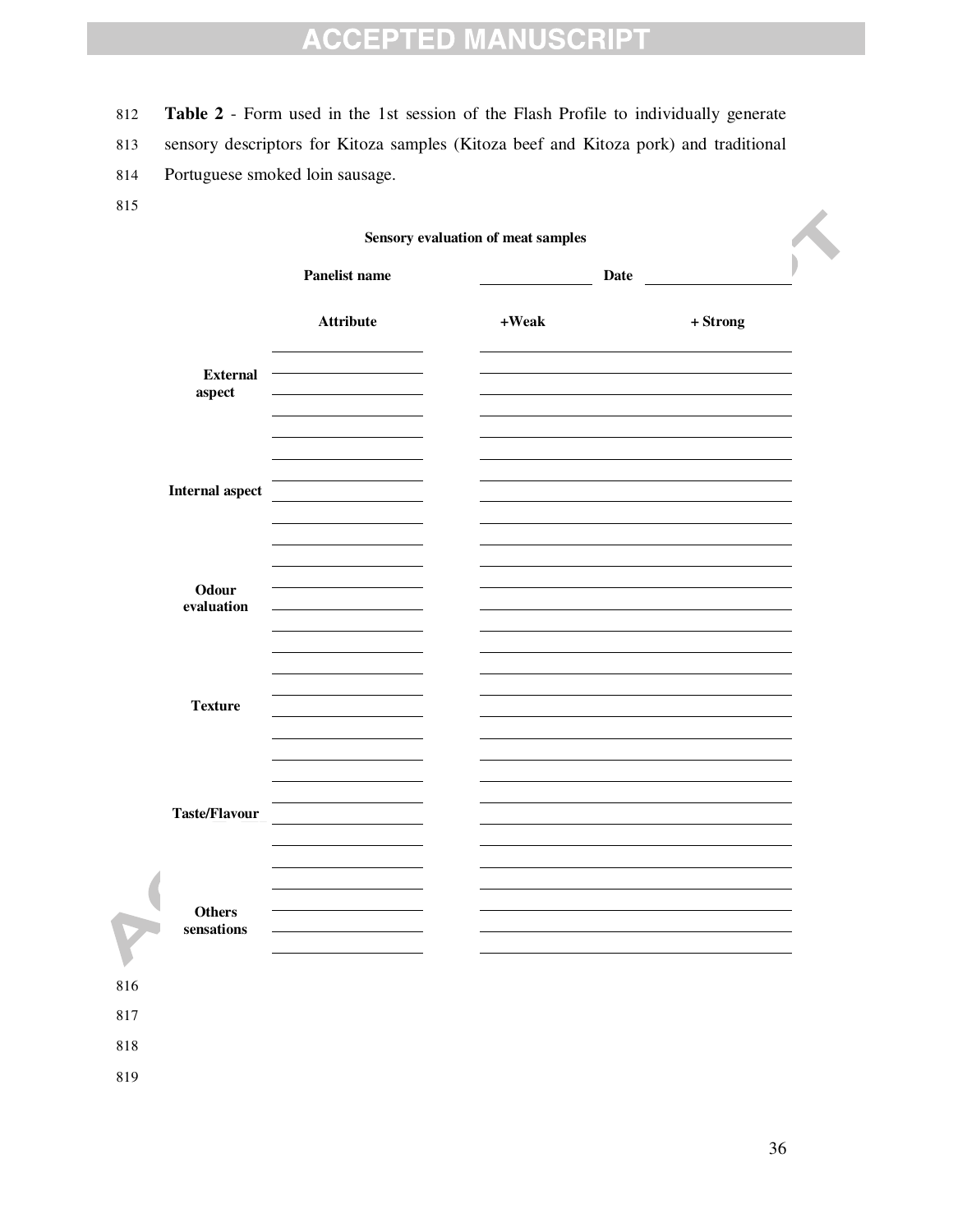#### **CCEPTED MANUSCRIPT**  $\Delta$

- 820 **Table 3** Attributes form for meat samples used in the 2nd Flash Profile session in
- 821 order to guide the panellists to individually generate sensory descriptors for Kitoza
- 822 samples (Kitoza beef and Kitoza pork) and traditional Portuguese smoked loin sausage.
- 823

#### **Flash Profile**

It is intended that the **SELECT** descriptors that in your opinion **BEST** differentiate at least two of the samples.

You can use the descriptors of this list or other you want.

The selection and number of descriptors to be used depends solely on **YOUR PERSONAL OPINION**.

|                         | <b>Attributes</b>    | <b>Scale</b>     |               |  |
|-------------------------|----------------------|------------------|---------------|--|
|                         | Color tone aspect    | Light            | Dark          |  |
| <b>External aspect</b>  | Spices aspect        | Without          | Many          |  |
|                         | Color pink - Brown   | Pink / salmon    | <b>Brown</b>  |  |
|                         | <b>Thickness</b>     | Absent           | Thick         |  |
|                         | Cooking aspect       | Crude            | <b>Baked</b>  |  |
| <b>Internal aspect</b>  | Visible fat          | Absent           | Much          |  |
|                         | Color homogeneity    | Heterogeneous    | Homogeneous   |  |
|                         | Internal fissures    | Absent           | Many          |  |
|                         | Moisture             | Dry              | Moist         |  |
|                         | Spices odour         | Absent           | Strong        |  |
|                         | Smoked odour         | Absent           | Strong        |  |
| <b>Odour evaluation</b> | Fat                  | Absent           | Strong        |  |
|                         | Sausage odour        | Absent           | <b>Strong</b> |  |
|                         | Dried meet           | Absent           | Strong        |  |
|                         | Sweet odour          | Absent           | Strong        |  |
|                         | Hardness             | Soft/tender      | Hard          |  |
|                         | Elasticity           | Absent           | Very elastic  |  |
|                         | Succulence           | Dry              | Very juice    |  |
|                         | Fibrous              | Without fibers   | Many fibers   |  |
| <b>Texture</b>          | cooking texture      | Crude            | Well-done     |  |
|                         | Soft                 | Rugged           | Very soft     |  |
|                         | Astringent           | Absent           | Strong        |  |
|                         | Floury               | Absent           | Strong        |  |
|                         | Granularity          | Without granules | Many granules |  |
|                         | Spices flavor        | Absent           | Strong        |  |
|                         | Salty                | Weak             | Strong        |  |
|                         | Smoked flavor        | Absent           | Strong        |  |
| <b>Taste/Flavour</b>    | Sweet flavor         | Absent           | Strong        |  |
|                         | Monoglutamate        | Absent           | <b>Strong</b> |  |
|                         | Sweet                | Weak             | Strong        |  |
|                         | Meat flavour         | Absent           | Strong        |  |
| <b>After Taste</b>      | After tast intensity | Weak             | Strong        |  |
|                         | After tast duration  | Short            | Long          |  |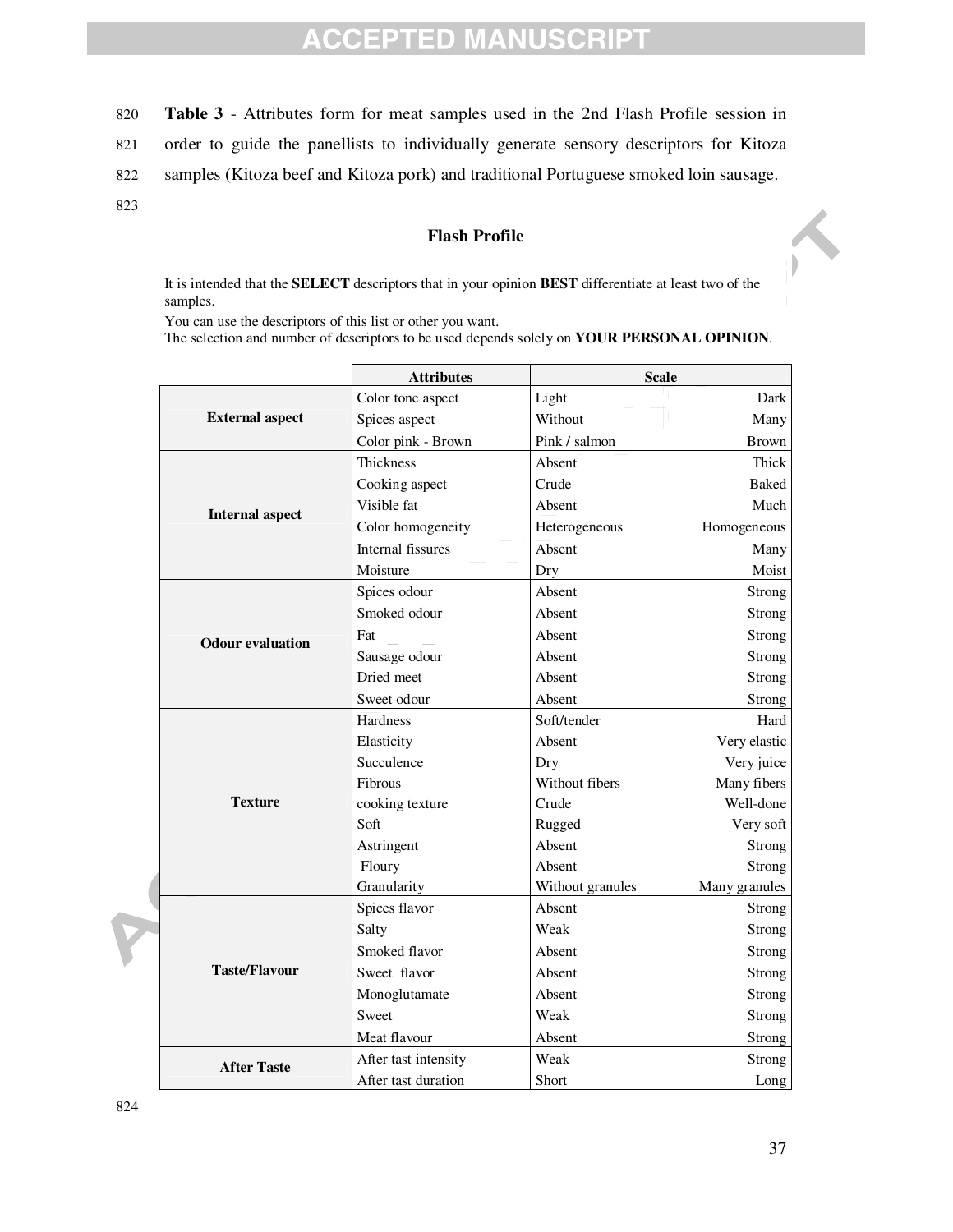825<br>826 Table 4 – Themes on the focus groups script.

| 827          |                                              |
|--------------|----------------------------------------------|
| 828<br>829   | <b>Exploited topics of focus groups</b>      |
| 830          | A. Global sensory characterization           |
| 831          | <b>B.</b> Attitude to buy                    |
| 832          |                                              |
| 833          | C. Consumption occasion                      |
| 834          | <b>D.</b> Consumption Motives                |
| 835          | E. Willingness to pay                        |
| 836          |                                              |
| 837          | F. Local to buy                              |
| 838          | G. Others possible usages of Kitoza          |
| 839          |                                              |
| 840          | H. Influence of African Origin on preference |
| 841          |                                              |
| 842          |                                              |
| 843          |                                              |
| 844<br>Creek |                                              |
|              |                                              |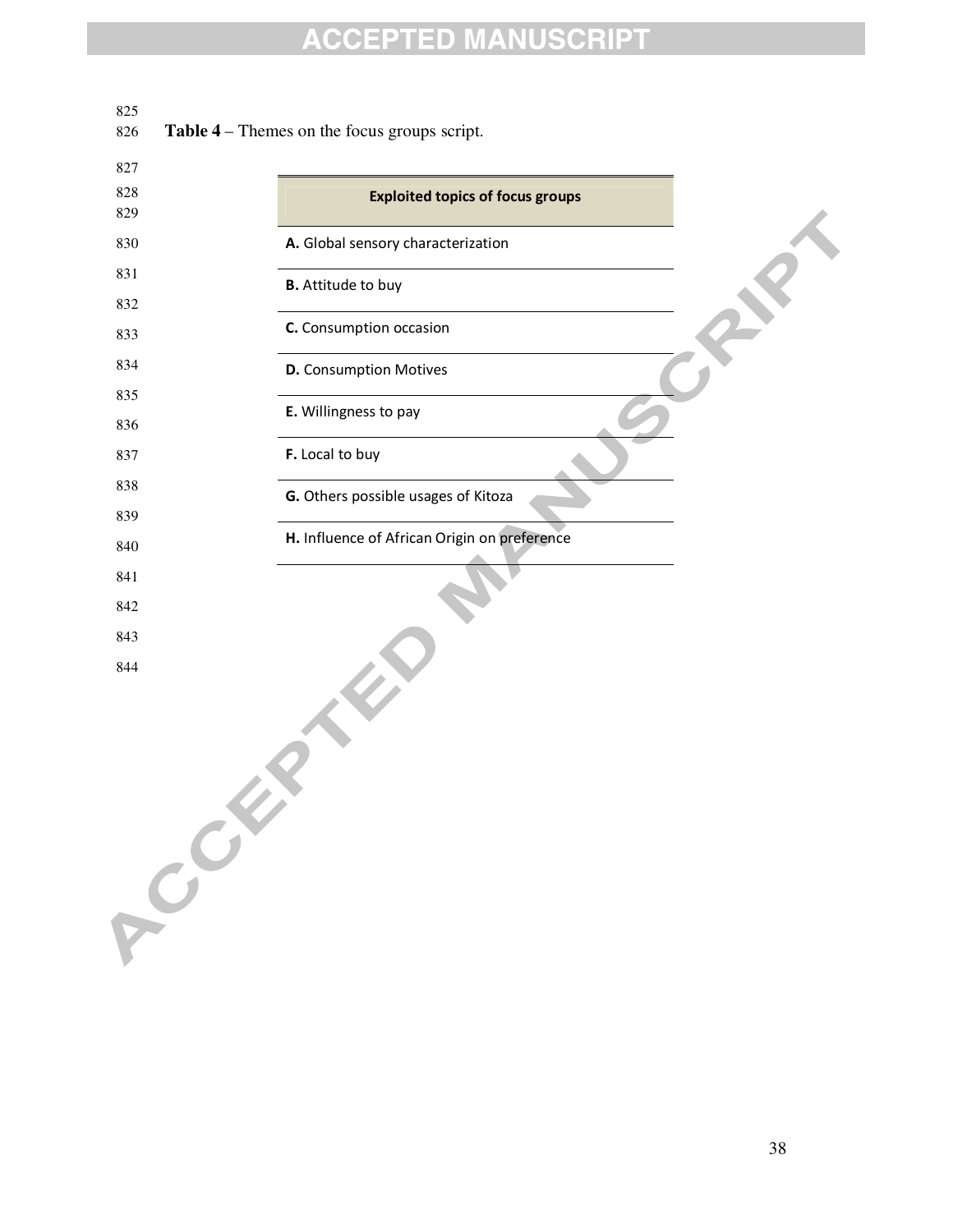**Table 5** - Mean overall acceptability scores for the samples tested: Kitoza beef (KB),

- Kitoza pork (KP) and Traditional Portuguese smoked loin sausage (PS).
- 

| <b>Samples</b> | Average           |   | <b>Groups</b> |              |  |
|----------------|-------------------|---|---------------|--------------|--|
| <b>PS</b>      | $7.223 \pm 0.135$ | A |               |              |  |
| KP             | $6.319 \pm 0.166$ |   | В             |              |  |
| KB             | $5.606 \pm 0.229$ |   |               | $\mathsf{C}$ |  |

| 849 |                                                                                             |
|-----|---------------------------------------------------------------------------------------------|
| 850 | * Means value of replicates ± standard deviation with the same letter are not significantly |
| 851 | different Tukey test (p<0.01).                                                              |
| 852 |                                                                                             |
| 853 |                                                                                             |
| 854 |                                                                                             |
| 855 |                                                                                             |
| 856 |                                                                                             |
| 857 |                                                                                             |
| 858 |                                                                                             |
| 859 |                                                                                             |
| 860 |                                                                                             |
| 861 |                                                                                             |
| 862 |                                                                                             |
| 863 |                                                                                             |
| 864 |                                                                                             |
| 865 |                                                                                             |
| 866 |                                                                                             |
|     |                                                                                             |
|     |                                                                                             |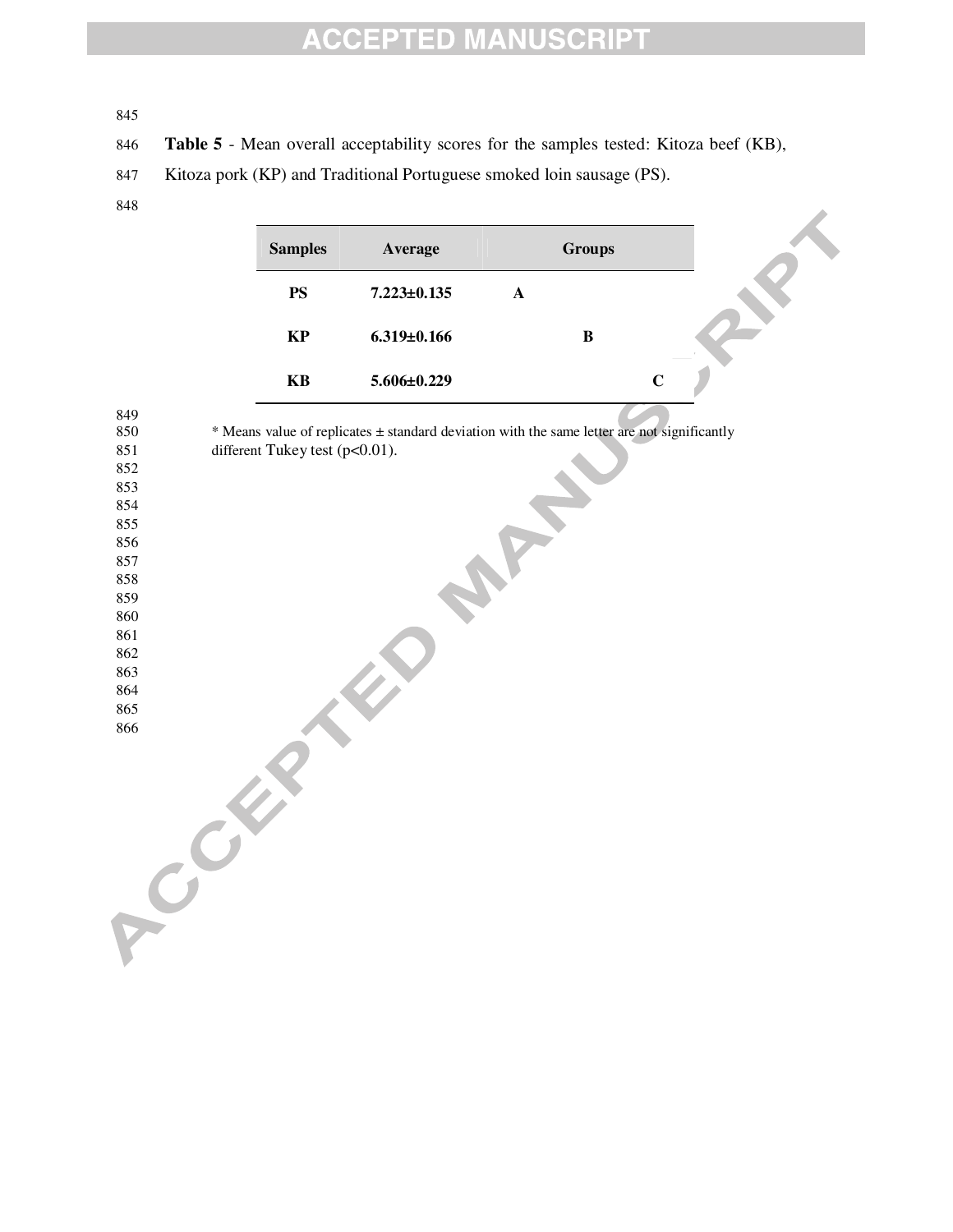867

868

869 **Table 6** – Correlations between sensory attributes (aspect, texture and flavour) and 870 acceptability of Kitoza samples and Traditional Portuguese smoked loin sausage. Kitoza 871 beef (KB), Kitoza pork (KP) and Traditional Portuguese smoked loin sausage (PS).

| <b>Variables</b> |                |                          | KB                       |                    |                         |                          | KP                       |                    |                         |                          | <b>PS</b>      |                        |                 |
|------------------|----------------|--------------------------|--------------------------|--------------------|-------------------------|--------------------------|--------------------------|--------------------|-------------------------|--------------------------|----------------|------------------------|-----------------|
|                  |                | <b>Overall</b><br>liking | As<br>pec<br>$\mathbf t$ | <b>Text</b><br>ure | Flav<br>our             | <b>Overall</b><br>liking | As<br>pec<br>$\mathbf t$ | <b>Text</b><br>ure | <b>Flav</b><br>our      | <b>Overall</b><br>liking | As<br>pec<br>t | <b>Tex</b><br>tur<br>e | Fla<br>vou<br>r |
|                  | <b>Overall</b> |                          | 0.7                      |                    | 0.91                    |                          | 0.0                      |                    | 0.13                    |                          | 0.2            | 0.1                    | 0.0             |
|                  | liking         | $\mathbf{1}$             | 32                       | 0.745              | 5                       | 0.174                    | 97                       | 0.196              | 8                       | 0.012                    | 13             | 29                     | 83              |
|                  |                |                          |                          |                    | 0.67                    |                          | 0.2                      |                    | 0.14                    |                          | 0.1            | 0.1                    | 0.0             |
| <b>KB</b>        | <b>Aspect</b>  | 0.732                    | $\mathbf{1}$             | 0.716              | 3                       | 0.157                    | 20                       | 0.251              | $\tau$                  | 0.042                    | 29             | 39                     | 94              |
|                  | <b>Textur</b>  |                          | 0.7                      |                    | 0.70                    |                          | 0.1                      |                    | 0.19                    |                          | 0.1            | 0.1                    | 0.1             |
|                  | e              | 0.745                    | 16                       | $\mathbf{1}$       | $\overline{\mathbf{4}}$ | 0.193                    | 02                       | 0.271              | 6                       | 0.011                    | 85             | 34                     | 60              |
|                  | <b>Flavou</b>  |                          | 0.6                      |                    |                         |                          | 0.1                      |                    | 0.17                    |                          | 0.2            | 0.1                    | 0.0             |
|                  | r              | 0.915                    | 73                       | 0.704              | $\mathbf{1}$            | 0.192                    | 21                       | 0.182              | $\mathbf{0}$            | 0.036                    | 04             | 28                     | 74              |
|                  | Overall        |                          | 0.1                      |                    | 0.19                    |                          | 0.5                      |                    | 0.87                    |                          | 0.1            | 0.2                    | 0.2             |
|                  | liking         | 0.174                    | 57                       | 0.193              | 2                       | 1                        | 38                       | 0.819              | 5                       | 0.140                    | 97             | 16                     | 13              |
|                  |                |                          | 0.2                      |                    | 0.12                    |                          |                          |                    | 0.50                    |                          | 0.2            | 0.1                    | 0.1             |
| <b>KP</b>        | <b>Aspect</b>  | 0.097                    | 20                       | 0.102              | $\mathbf{1}$            | 0.538                    | 1                        | 0.586              | $\mathbf{1}$            | 0.191                    | 21             | 78                     | 73              |
|                  | <b>Textur</b>  |                          | 0.2                      |                    | 0.18                    |                          | 0.5                      |                    | 0.79                    |                          | 0.2            | 0.2                    | 0.2             |
|                  | e              | 0.196                    | 51                       | 0.271              | $\mathbf{2}$            | 0.819                    | 86                       | $\mathbf{1}$       | $\overline{\mathbf{4}}$ | 0.191                    | 25             | 33                     | 51              |
|                  | <b>Flavou</b>  |                          | 0.1                      |                    | 0.17                    |                          | 0.5                      |                    |                         |                          | 0.1            | 0.2                    | 0.2             |
|                  | r              | 0.138                    | 47                       | 0.196              | $\theta$                | 0.875                    | 01                       | 0.794              | $\mathbf{1}$            | 0.142                    | 43             | 41                     | 04              |
|                  | Overall        |                          | 0.0                      |                    | 0.03                    |                          | 0.1                      |                    | 0.14                    |                          | 0.6            | 0.7                    | 0.8             |
|                  | liking         | 0.012                    | 42                       | 0.011              | 6                       | 0.140                    | 91                       | 0.191              | $\overline{2}$          | 1                        | 76             | 59                     | 45              |
|                  |                |                          | 0.1                      |                    | 0.20                    |                          | 0.2                      |                    | 0.14                    |                          |                | 0.6                    | 0.6             |
| <b>PS</b>        | Aspect         | 0.213                    | 29                       | 0.185              | $\overline{\mathbf{4}}$ | 0.197                    | 21                       | 0.225              | 3                       | 0.676                    | 1              | 39                     | 53              |
|                  | <b>Textur</b>  |                          | 0.1                      |                    | 0.12                    |                          | 0.1                      |                    | 0.24                    |                          | 0.6            |                        | 0.7             |
|                  | e              | 0.129                    | 39                       | 0.134              | 8                       | 0.216                    | 78                       | 0.233              | $\mathbf{1}$            | 0.759                    | 39             | 1                      | 32              |
|                  | <b>Flavou</b>  |                          | 0.0                      |                    | 0.07                    |                          | 0.1                      |                    | 0.20                    |                          | 0.6            | 0.7                    |                 |
|                  | r              | 0.083                    | 94                       | 0.160              | $\overline{4}$          | 0.213                    | 73                       | 0.251              | $\overline{\mathbf{4}}$ | 0.845                    | 53             | 32                     | 1               |

*Values in bold are different from 0 with a significance level alpha=0.05*